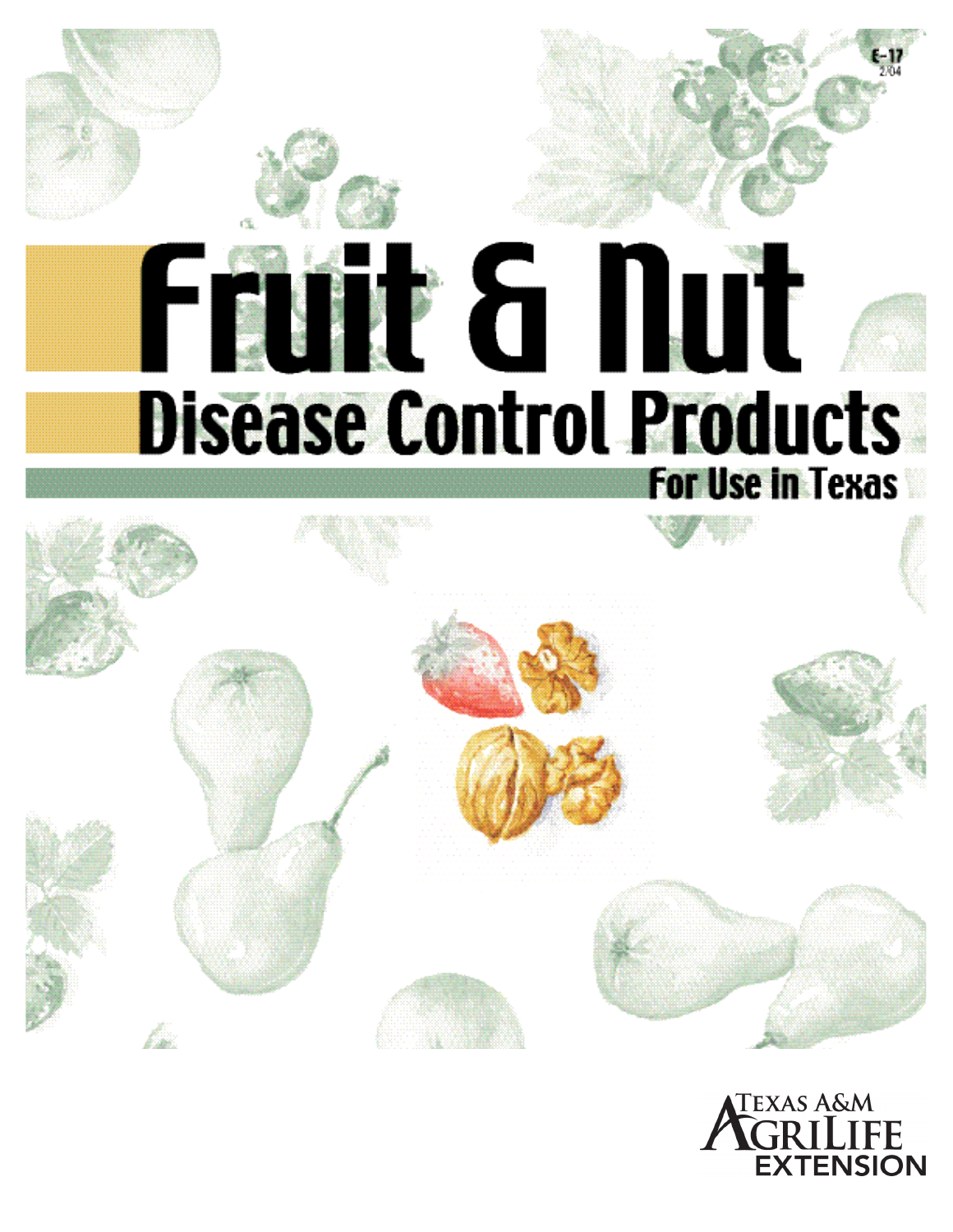

## **Contents**

- **Introduction**
- **Explanation of the listings**
- **Information on specific crops**
	- **Apple**
	- **Apricot**
	- **Blackberry, Raspberry**
	- **Blueberry**
	- **Grape**
	- **Mayhaw**
	- **Peach, Plum, Nectarine**
	- **Pear**
	- **Pecan**
	- **Strawberry**
	- **Walnut**
- **Trade names and companies**
- **Addresses of companies and/or distributors**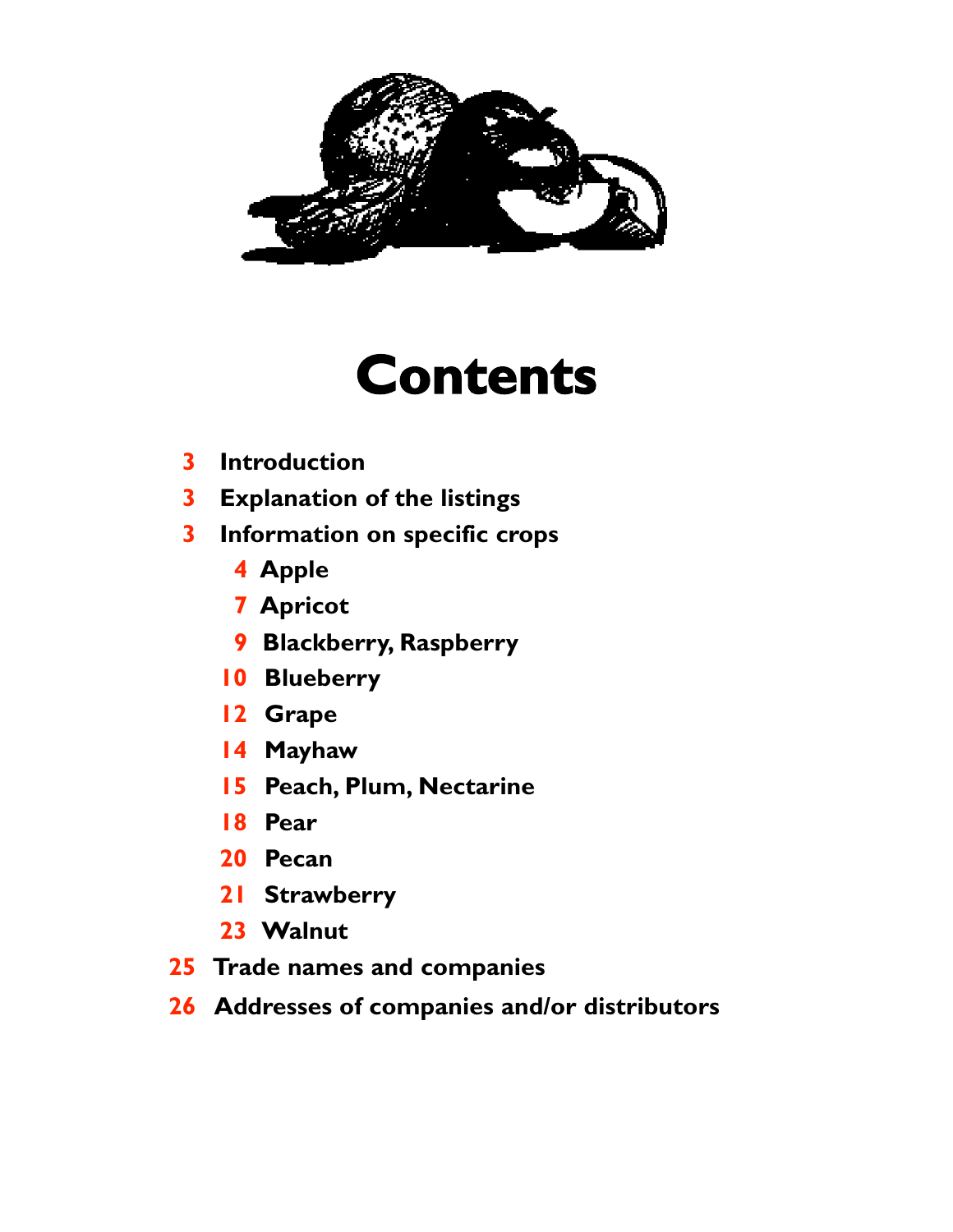## **Fruit and Nut Disease Control**

### PRODUCTS FOR USE IN TEXAS

By George L. Philley\*

his listing of chemicals to control fruit diseases is a reference for county Extension agents and fruit producers in Texas. It is not an exhaustive list of every cleared product and formulation, but does contain the most readily available and representative products for each active ingredient. Just as in human medicine, there are generic products containing the same active ingredient; for plants there are disease control products that contain the same active chemical. Also, the same chemical may be formulated several ways (liquid or powder) and at different concentrations. mulation, but

Therefore, while many trade name p roducts contain the same active ingredient, especially from the same company, some were omitted from this listing to save space. Sulfur is a good example. Sulfur is marketed at different concentrations of dusts, liquids and wettable powders.

#### Explanation of the listings

The diseases listed in the first column come from product labels. They are not arranged in order of importance. Like-wise, the active ingredients (common chemical names) in the second column and the products in the formulation column are in no particular order. The formulation names are trade names; below each is stated the percentage of active ingredient and the type of product. In the remarks section, the number followed by an asterisk is the pre-harvest interval in days. Example: 7\* indicates a 7-day interval from last application to harvest. At the end of the publication is a listing of all trade name products and the companies selling those products.

#### Information on specific crops

#### *Blackberries*

Ziram Granuflo® is cleared on blackberry for one application to control evergreen canker. Because the disease is not known in Texas, the product is not listed in the blackberry section.

#### *Peaches*

Several copper products are cleared for use on peaches as cover sprays for bacterial spot. Because of potential phytotoxicity to foliage, growers are strongly cautioned to gain experience with copper fungicides on a small area before treating an entire crop.

Suggested rates of copper materials for post bloom application are listed in the "2004 Southeastern Peach, Nectarine and Plum Pest Management and Culture Guide," which is available through county Extension offices.

#### *Pecans*

Certain copper fungicides are cleared on pecan for Phytophthora kernel rot and zonate leaf spot. These two diseases are not serious enough in Texas to require annual treatment; therefore, a copper fungicide is not included. Coppers could be used to help eliminate nonpathogenic plants such as algae, mosses and lichens. Sulfur is also cleared for use on pecan for powdery mildew and spider mite control but is not listed under the pecan section for the same reason as stated for the copper products. For specific spray schedules, contact your county Extension agent.

#### *Persimmons*

No disease control chemical has been cleared for use on persimmon.

#### *Figs*

No disease control chemical has been cleared for use on fig. Many sulfur formulations are cleared for mite control.

#### Terms and abbreviations

- \* pre harvest interval in days
- DF dry flowable
	- F flowable
	- L liquid
- WDG wettable dispersable granule
	- WG wettable granule
- WP wettable powder

<sup>\*</sup> P rofessor and Extension Plant Pathologist, Texas Cooperative Extension; The Texas A&M University System.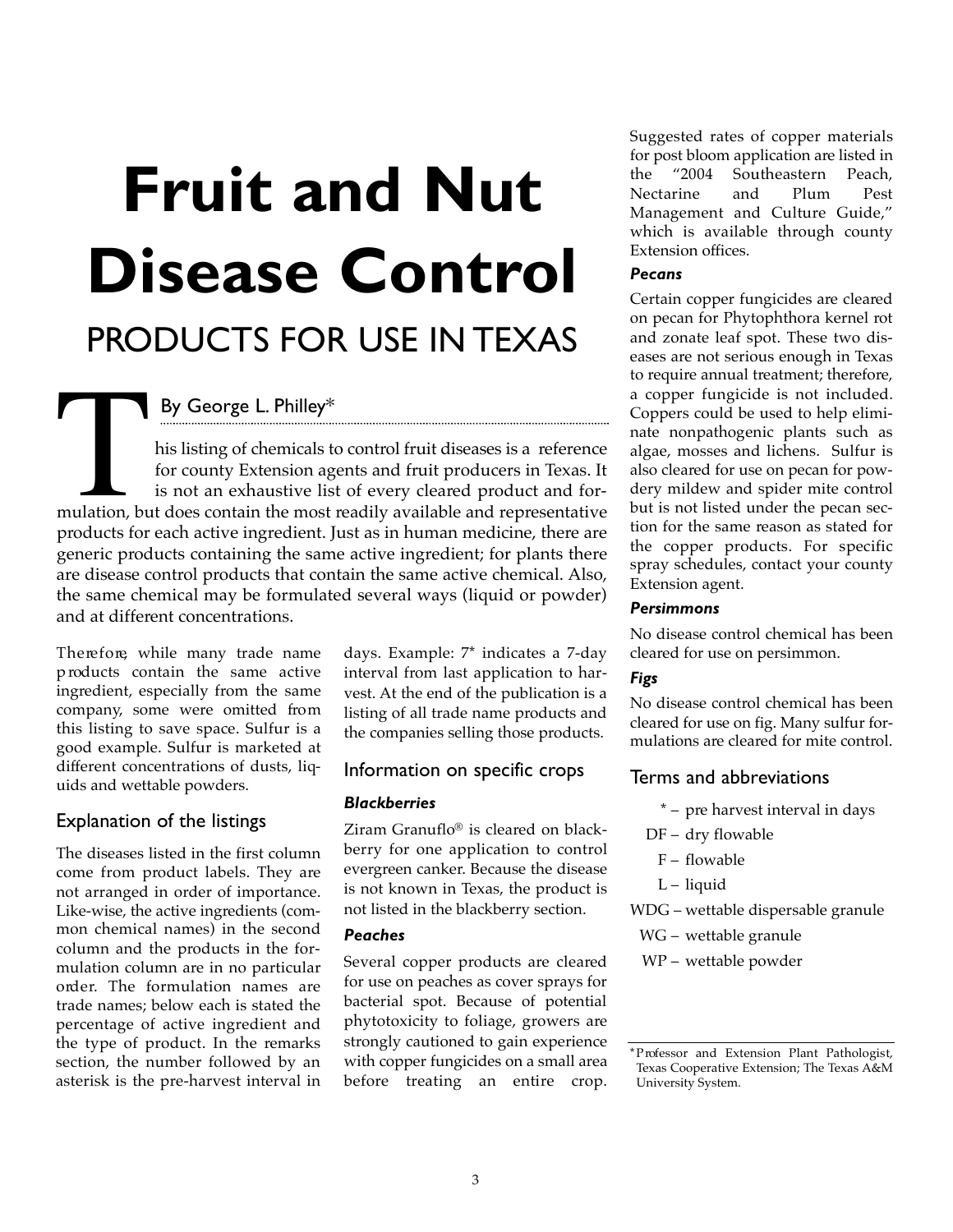#### **APPLE**

#### WSP – water soluble powder

| <b>Disease</b>                                                                               | Chemical              | <b>Formulation</b>                     | Rate                                      | <b>Remarks</b>                                              |
|----------------------------------------------------------------------------------------------|-----------------------|----------------------------------------|-------------------------------------------|-------------------------------------------------------------|
| Scab, powdery mildew,<br>fly speck, sooty blotch,<br>black rot, fruit rots                   | Thiophanate<br>methyl | Topsin M 70 WP<br>70% WP               | $1 - 1.5$ lb/A                            | 0.* See resistance management<br>section on label.          |
|                                                                                              |                       | T-Methyl 70 W WSB<br>70% WP            | $1 - 1.5$ lb/A                            | 0.* See resistance management<br>section on label.          |
|                                                                                              | Trifloxystrobin       | Flint<br>50% WDG                       | $2-3$ oz/A                                | 14.* Limit 11 oz/A/season and 3<br>consecutive applications |
| Scab, black rot, sooty<br>blotch, fly speck, bot rot,<br>bitter rot                          | Captan                | Captan 50<br>Wettable Powder<br>50% WP | $4-8$ lb/A                                | 0.* Limit 64 lb/A/season.<br>Some varieties are sensitive.  |
|                                                                                              |                       | Captan 80 WP<br>80% WP                 | $2.5 - 5$ lb/A                            | 0.* Limit 40 lb/A/season                                    |
|                                                                                              |                       | Captec 4L<br>38.2% F                   | 2-4 qt/A                                  | 0.* Limit 32 qt/A/season                                    |
|                                                                                              |                       | Captan 50 W<br>50% WP                  | 4-8 lb/A                                  | 0.* Limit 64 lb/A/season.<br>Some varieties are sensitive   |
|                                                                                              |                       | Captan 4L<br>37.6%L                    | $2-4$ qt/A                                | 0*                                                          |
| Fire blight, crown rot,<br>collar rot, anthracnose                                           | Copper<br>hydroxide   | Kocide 101<br>77% WP                   | 8-16 lb/A                                 | Early-season application only<br>for fire blight            |
|                                                                                              |                       | Kocide DF<br>61.4% DF                  | 8-16 lb/A                                 | Early-season application only<br>for fire blight            |
|                                                                                              |                       | Kocide 4.5 LF<br>37.5% L               | 5.3-10.6 pt/A                             | Early-season application only<br>for fire blight            |
|                                                                                              |                       | 3 lb Copper<br>37.5% L                 | $0.66 - 1.33$ gal/A                       | Early-season application only<br>for fire blight            |
|                                                                                              |                       | Nu-Cop 3 L<br>37.5% L                  | $0.6 - 1.3$ gal/A                         | Early-season application only<br>for fire blight            |
|                                                                                              |                       | KOP-Hydroxide<br>37.5% L               | 2.66-5.33 pt/<br>$100$ gal                | Early-season application only<br>for fire blight            |
|                                                                                              |                       | Champ Formula 2<br>37.5% L             | 5.5-10.5 pt/A                             | Early-season application only<br>for fire blight            |
|                                                                                              |                       | Nu-Cop 50 DF<br>77% DF                 | 8-16 lbs/A                                | Early-season application only<br>for fire blight            |
|                                                                                              |                       | KOP-Hydroxide 50W<br>77% WP            | 8-16 lb/A                                 | Early-season application only<br>for fire blight            |
|                                                                                              |                       | Champion WP<br>77% WP                  | 8-16 lb/A                                 | Early-season application only<br>for fire blight            |
| Scab, rust, leafspot,<br>black rot, powdery<br>mildew, flyspeck, sooty<br>blotch, fruit rots | Kresoxim-<br>methyl   | Sovran 50% WDG                         | 4-6.4 oz/A                                | 30.* Limit 25.6 oz/A/season                                 |
| Powdery mildew, rust,<br>scab                                                                | Myclobutanil          | Nova 40 W<br>40% WSP                   | 1.25-2.5oz/<br>100 gal or<br>2.5-5.0 oz/A | 14.* Limit 5 lb/A/season                                    |
|                                                                                              | Fenarimol             | Rubigan EC<br>12% L                    | 8-12 oz/A                                 | 30.* Limit 84 oz/A/season                                   |
|                                                                                              | Triflumazole          | Procure 50 WS<br>50% WS                | 8-16 oz/A                                 | 14.* Limit 64 oz/A/season                                   |
| Scab, rust, sooty blotch,<br>flyspeck, bitter rot                                            | Ziram                 | Ziram 76 DF<br>76% DF                  | $6-8$ lb/A                                | 14.* Limit 56 lb/A/season                                   |
|                                                                                              |                       | Ziram Granuflo                         | $6-8$ lb/A                                | 14.* Limit 56 lb/A/season                                   |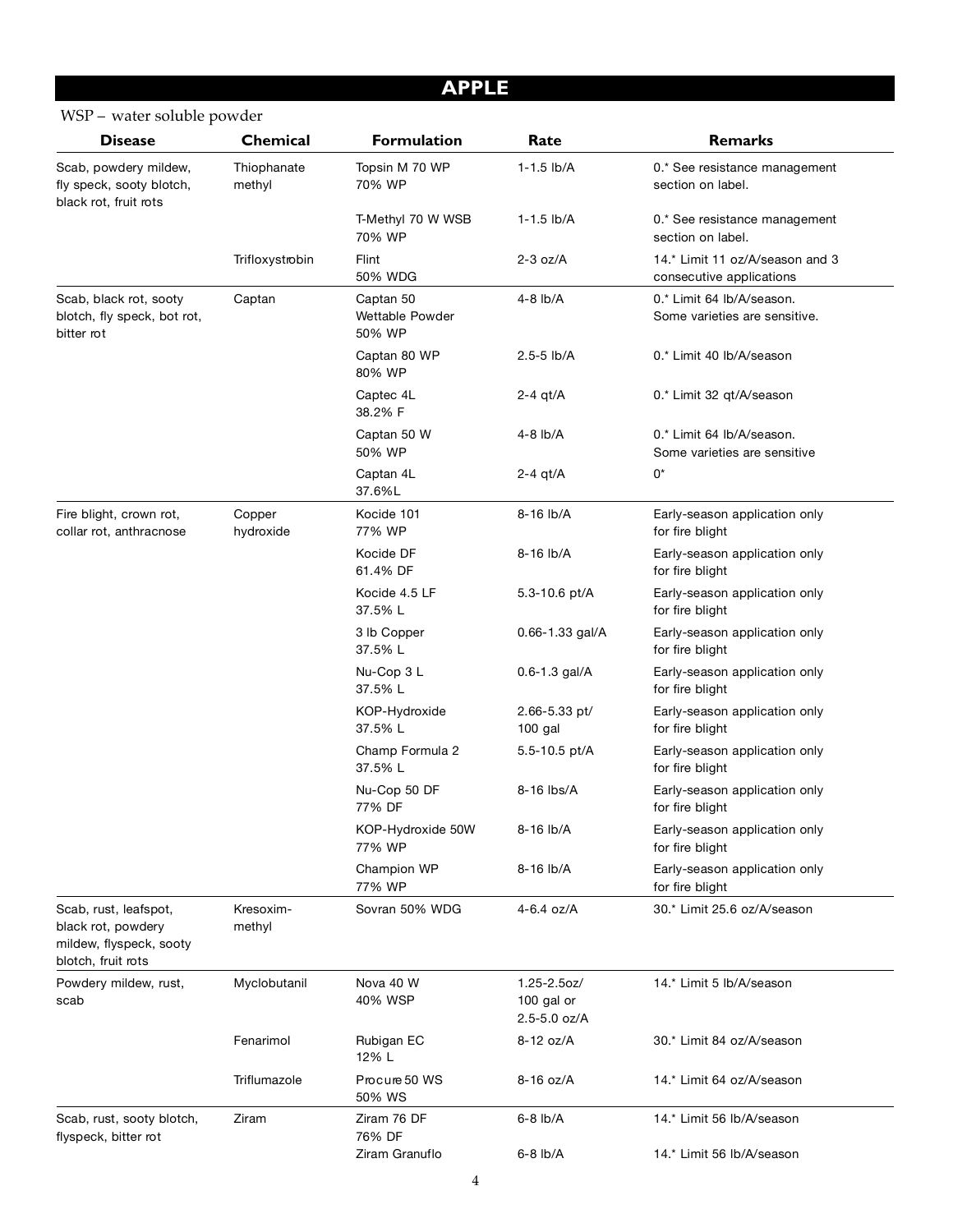| <b>APPLE</b> (continued)                                         |                |                                          |                             |                                                                        |  |
|------------------------------------------------------------------|----------------|------------------------------------------|-----------------------------|------------------------------------------------------------------------|--|
|                                                                  |                | 76% WDG                                  |                             |                                                                        |  |
| <b>Disease</b>                                                   | Chemical       | <b>Formulation</b>                       | Rate                        | <b>Remarks</b>                                                         |  |
| Scab, rust, sooty blotch,<br>flyspeck, bitter rot<br>(continued) | Ferbam         | Ferbam Granuflo<br>76% WP                | $3-8$ lb/A                  | $7.*$                                                                  |  |
| Rust, powdery mildew                                             | Triadimefon    | <b>Bayleton DF</b><br>50% DF             | $2-8$ oz/A                  | 45.* Limit 24 oz/A/season                                              |  |
| Rust, Fabrea leaf spot,<br>flyspeck, scab, sooty<br>blotch       | Maneb $+$ zinc | Manex<br>37% L                           | 2-4.8 $qt/A$                | 77.* Limit 16.8 qt/A/season                                            |  |
|                                                                  | Maneb          | Maneb 75 DF<br>75% DF                    | 3 lb/A                      | 77.* Limit 22.4 lb/A/season                                            |  |
|                                                                  |                | Maneb 80 WP<br>80% WP                    | 3 lb/A                      | 77.* Limit 21 lb/A/season                                              |  |
| Fabrea leafspot, rusts,<br>scab                                  | Mancozeb       | Penncozeb 75 DF<br>75% DF                | 3 lb/A                      | 77.* Limit 22.4 lb/A/season                                            |  |
|                                                                  |                | Penncozeb 80 WP<br>80% WP                | 3 lb/A                      | 77.* Limit 21 lb/A/season                                              |  |
|                                                                  |                | Dithane DF<br>75% DF                     | $3.2$ lb/A                  | 77.* Limit 22 lb/A/season                                              |  |
|                                                                  |                | Dithane F-45<br>37% F                    | $2.4$ qt/A                  | 77.* Limit 16.8 qt/A/season                                            |  |
|                                                                  |                | Dithane M-45<br>80% WP                   | 3 lb/A                      | 77.* Limit 21 lb/A/season                                              |  |
|                                                                  |                | Manex II<br>37% L                        | $2.4$ qt/A                  | 77.* Limit 16.8 qt/A/season                                            |  |
|                                                                  |                | Manzate 75 DF<br>75% DF                  | 3 lb/A                      | 77.* Limit 21 lb/A/season                                              |  |
| Scab, rust                                                       | Metiram        | Polyram 80 DF<br>80% DF                  | $3-6$ lb/A                  | 77.* Limit 24 lb/A/season                                              |  |
| Scab                                                             | Dodine         | Syllit 65 W<br>65% WP                    | $1-3$ $lb/A$                | 7.* Can cause injury under certain<br>conditions                       |  |
|                                                                  | Cyprodinil     | Vangard WG<br>75% WDG                    | $3-5$ oz/A                  | 72.* Tank mix with a protectant or<br>systemic fungicide is suggested. |  |
| Scab, powdery mildew                                             | Sulfur         | Liquid Sulfur Six<br>52% L               | $0.75 - 3.5$ pt/<br>100 gal | $0^*$                                                                  |  |
|                                                                  |                | Sulfur 6 L<br>52% L                      | 1.5-5 gal/A                 | $0^*$                                                                  |  |
|                                                                  |                | That Flowable<br>Sulfur 52% L            | 1-12 pt/<br>100 gal         | $0^*$                                                                  |  |
|                                                                  |                | Sulfur Flowable 6<br>52% L               | 0.75-5 gal/A                | $0^\star$                                                              |  |
|                                                                  |                | EM-53 Red Ball<br>53% L                  | 1.5-3.5 pt/<br>100 gal      | 0*                                                                     |  |
|                                                                  |                | Sulfur 90 W<br>90% WP                    | 8-26 lb/A                   | $0^*$                                                                  |  |
|                                                                  |                | Microsperse<br>Wettable Sulfur<br>90% WP | 15-30 lb/A                  | 0*                                                                     |  |
|                                                                  |                | Microthiol Disperss<br>80% WP            | 10-20 lb/A                  | 0.* Some varieties sensitive                                           |  |
|                                                                  |                | Micro Sulf                               | 10-20 lb/A                  | $0^\star$                                                              |  |

80% WP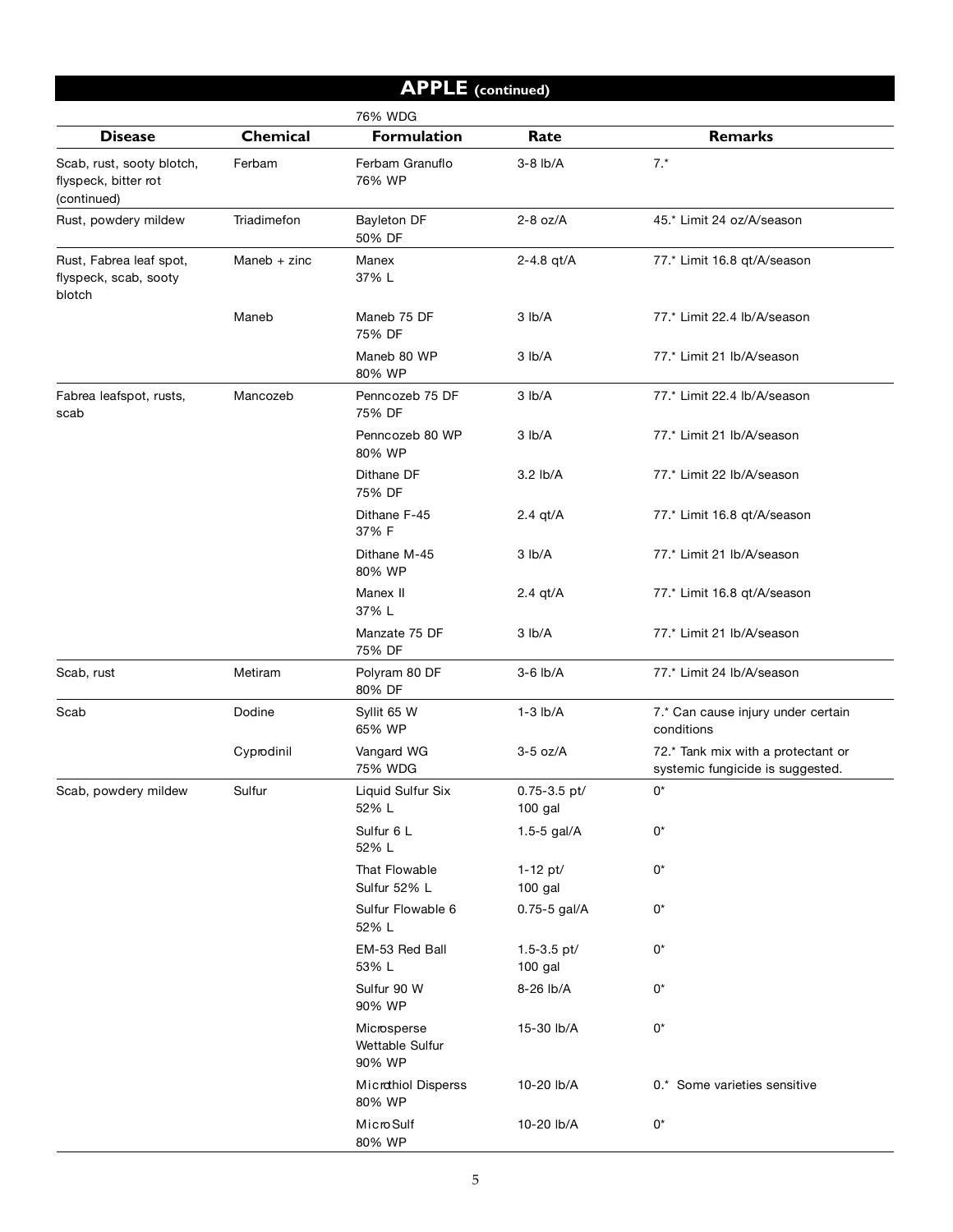| <b>APPLE</b> (continued)                                     |                                                    |                                        |                                       |                                                                                          |
|--------------------------------------------------------------|----------------------------------------------------|----------------------------------------|---------------------------------------|------------------------------------------------------------------------------------------|
| <b>Disease</b>                                               | Chemical                                           | <b>Formulation</b>                     | Rate                                  | <b>Remarks</b>                                                                           |
| Fire blight                                                  | Copper<br>ammonium<br>complex                      | Copper-Count-N<br>8% L                 | $1-2$ qt/A                            | Apply during bloom period.<br>Some varieties sensitive.<br>See label for other diseases. |
|                                                              | Copper<br>oxychloride +<br>basic copper<br>sulfate | C-O-C-S WDG<br>74.8 + 14.2% WDG        | $0.25 - 4$ lb/<br>$100$ gal           | Early-season application only<br>for fire blight                                         |
|                                                              | Streptomycin<br>sulfate                            | Agri-mycin 17<br>22.4% WP              | 24-48 oz/A                            | $50*$                                                                                    |
|                                                              |                                                    | Streptrol<br>21.3% WP                  | 24-48 oz/A                            | $50*$                                                                                    |
|                                                              |                                                    | AS-50<br>65.8% WP                      | 8-16 oz/A                             | $30*$                                                                                    |
|                                                              | Basic copper<br>sulfate                            | Basicop<br>53% WP                      | 0.5-1.0 lb/100 gal                    | Apply during bloom.                                                                      |
|                                                              |                                                    | Basic Copper '53'<br>98% WP            | $2$ lb/A                              | Apply during bloom.                                                                      |
|                                                              | Mancozeb +<br>copper<br>hydroxide                  | ManKocide<br>15% + 46.1% DF            | 8-16 lb/A                             | Apply pre-bloom.                                                                         |
|                                                              | Fosethyl-Al                                        | Aliette WDG<br>80% WDG                 | $2.5 - 5$ lb/A                        | Apply before or during bloom.<br>Limit 20 lb/A/season                                    |
| Phytophthora crown<br>and root rot                           | Mefenoxam                                          | Ridomil Gold EC<br>49% L               | 0.5 pt/100 gal                        | Apply in spring and fall after<br>harvest.                                               |
|                                                              | Fosethyl-Al                                        | Aliette WDG<br>80% WDG                 | $2.5 - 5$ lb/A                        | 14* Limit 20 lb/A/season                                                                 |
| Storage rots                                                 | Captan                                             | Captan 50<br>Wettable Powder<br>50% WP | 2.5 lb/100 gal                        | Post-harvest dip or spray                                                                |
|                                                              |                                                    | Captec 4L<br>38.2% L                   | 1.25 qt/100 gal                       | Post-harvest dip or spray                                                                |
|                                                              |                                                    | Captan 50 W<br>50% WP                  | 2.5 lb/100 gal                        | Post-harvest dip or spray                                                                |
|                                                              |                                                    | Captan 80 WP<br>80% WP                 | 1.6 lb/100 gal                        | Post-harvest dip or spray                                                                |
|                                                              |                                                    | Captan 4 L<br>37.6% L                  | 1.25 $qt/A$                           | Post-harvest dip or spray                                                                |
|                                                              | Thiabendazole                                      | Mertect 340 F<br>42.3% L               | 16 oz/100 gal                         | Post-harvest dip or spray                                                                |
|                                                              |                                                    | Decco Salt<br>No. 19<br>98.5% L        | $1-2$ bags<br>(575 g/bag)<br>/300 gal | Post-harvest dip or spray                                                                |
| Scab, rust, bitter rot,<br>black rot, blotch,<br>plus others | Thiram                                             | Thiram Granuflo<br>75% WP              | 5.2-6.8 lb/A                          | $0.*$                                                                                    |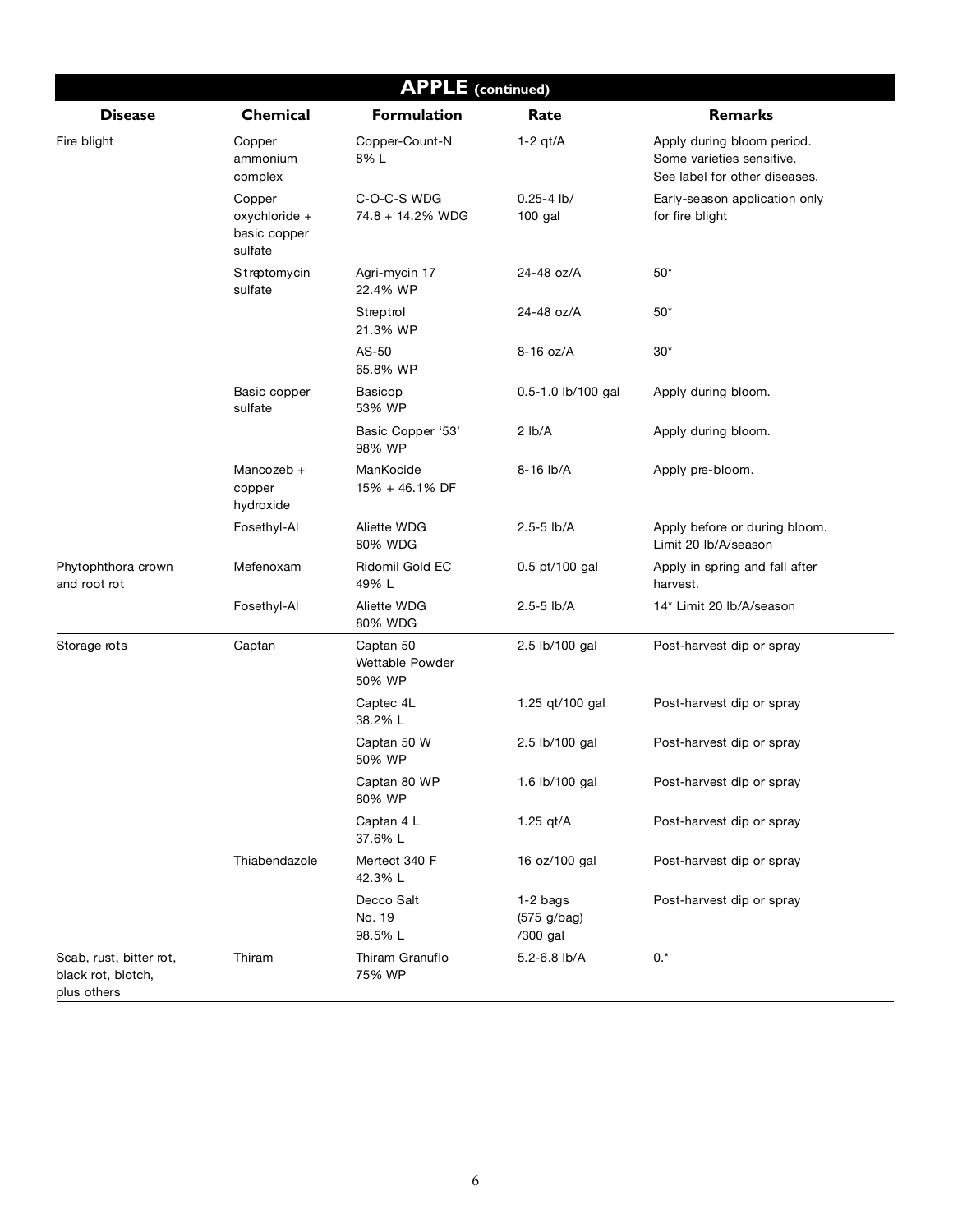| <b>APRICOT</b>                        |                                                    |                                         |                         |                                              |  |
|---------------------------------------|----------------------------------------------------|-----------------------------------------|-------------------------|----------------------------------------------|--|
| <b>Disease</b>                        | Chemical                                           | <b>Formulation</b>                      | Rate                    | <b>Remarks</b>                               |  |
| Leaf curl, brown rot,<br>scab         | Chlorothalonil                                     | <b>Echo 720</b><br>54% L                | 3.12-4.12 pt/A          | Shuck split *                                |  |
|                                       |                                                    | Echo 90 DF<br>90% DF                    | 2.2-3.5 lb/A            | Shuck split *                                |  |
|                                       |                                                    | <b>Bravo Weather Stik</b><br>54% L      | 3.12-4.12 pt/A          | Shuck split *                                |  |
|                                       |                                                    | <b>Bravo Ultrex</b><br>82.5% WDG        | 2.8-3.8 lb/A            | Shuck split *                                |  |
|                                       |                                                    | Equus 720<br>54% L                      | 3.1-4.1 pt/A            | Shuck split *                                |  |
|                                       |                                                    | Equus DF<br>82.5% DF                    | 2.2-3.5 lb/A            | Shuck split *                                |  |
| Bacterial canker,<br>coryneum blight, | Copper<br>hydroxide                                | Champion WP<br>77% WP                   | 8-16 lb/A               | Apply at leaf fall or as a dormant<br>spray. |  |
| b rown rot                            |                                                    | Champ Formula 2<br>37.5% L              | 5.3-8 $pt/A$            | Apply at leaf fall or as a dormant<br>spray. |  |
|                                       |                                                    | 3 lb Copper<br>37.5% L                  | 1.33-4 pt/<br>$100$ gal | Do not apply after bloom.                    |  |
|                                       |                                                    | KOP-Hydroxide<br>37.5% L                | 2.7-4 pt/<br>100 gal    | Do not apply after bloom.                    |  |
|                                       |                                                    | KOP-Hydroxide 50W<br>77% WP             | 8-12 lb/A               | Do not apply after bloom.                    |  |
| Blossom blight,<br>shot hole          | Copper<br>hydroxide                                | Kocide DF<br>61.4% DF                   | 8-12 lb/A               | Do not apply after bloom.                    |  |
|                                       |                                                    | Kocide 4.5 LF<br>37.5% L                | 5.3-8 pt/A              | Do not apply after bloom.                    |  |
|                                       |                                                    | Kocide 101<br>77% WP                    | 8-12 lb/A               | Do not apply after bloom.                    |  |
|                                       |                                                    | Nu-Cop 50 DF<br>77% DF                  | 8-12 lb/A               | Do not apply after bloom.                    |  |
|                                       |                                                    | Nu-Cop 3L<br>37.5%L                     | 1.3-4 $pt/A$            | Do not apply after bloom.                    |  |
|                                       | Basic copper<br>sulfate                            | Basic Copper "53"<br>98% WP             | 14-20 lb/A              | Do not apply when trees are in leaf.         |  |
|                                       |                                                    | Basicop<br>53% WP                       | 4-5 lb/100 gal          | Do not apply when trees are in leaf.         |  |
|                                       |                                                    | <b>Cuprofix Disperss</b><br>36.9% WP    | 10-16 lb/A              | Apply dormant or at full bloom.              |  |
|                                       | Basic copper<br>sulfate + sulfur                   | Top Cop with<br>Sulfur<br>8.4%+50%L     | 2-4 gt/100 gal          | Do not apply when trees are in leaf.         |  |
|                                       | Ziram                                              | Ziram Granuflo<br>76% WDG               | $6-8$ $lb/A$            | 30.* Limit 40 lb/A/season                    |  |
|                                       |                                                    | Ziram 76 DF<br>76% DF                   | 6 lb/A                  | 30.* Limit 30 lb/A/season                    |  |
|                                       | Copper<br>oxychloride +<br>basic copper<br>sulfate | C-O-C-S WDG<br>74.8+14.2%<br><b>WDG</b> | 5-12 lb/A               | Do not apply after petal fall.               |  |
|                                       | Copper<br>ammonium<br>complex                      | Copper-Count-N<br>8% L                  | 8-12 gt/A               | Do not apply after bloom.                    |  |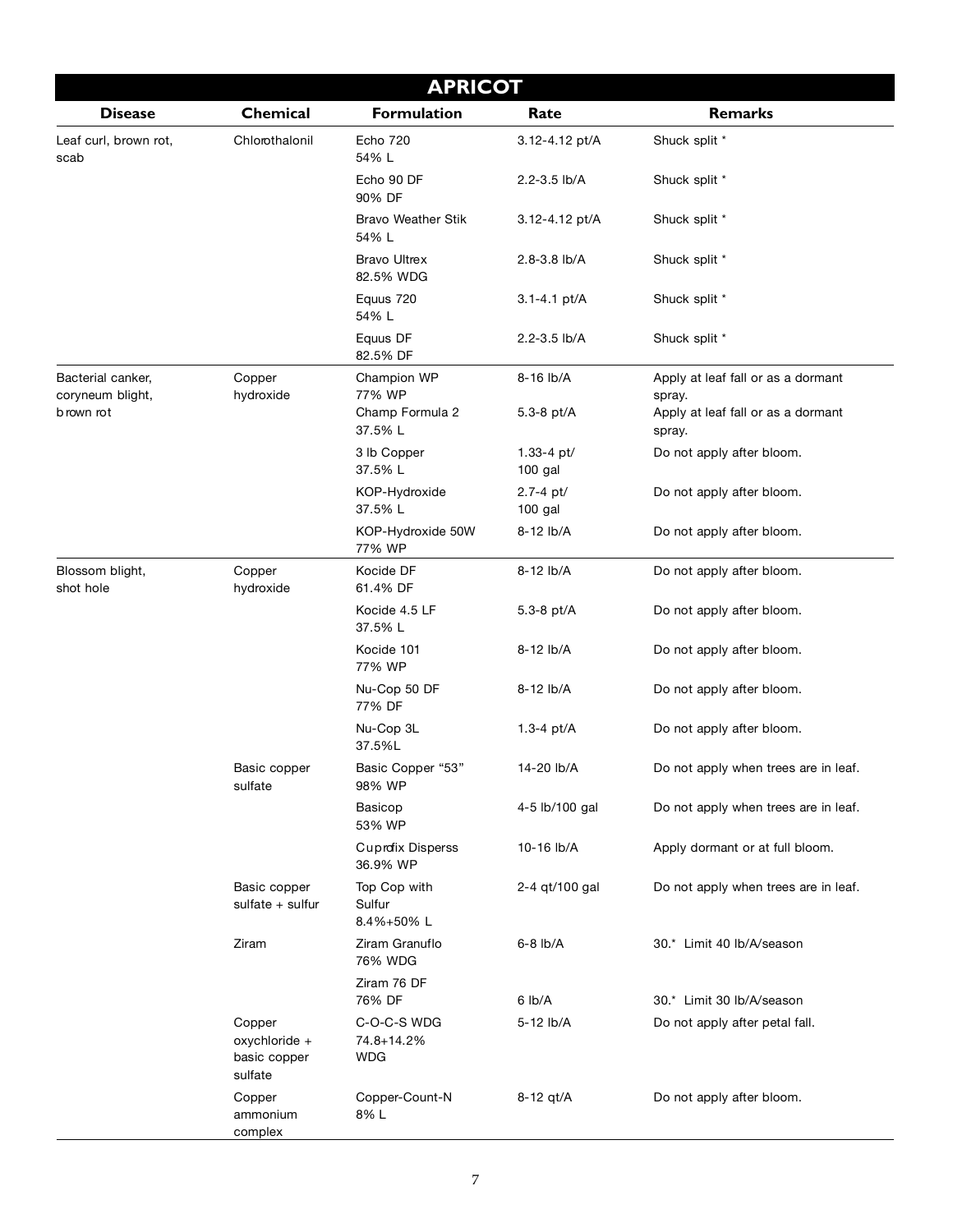| <b>APRICOT</b> (continued)                                               |                              |                                     |                 |                                                                                       |
|--------------------------------------------------------------------------|------------------------------|-------------------------------------|-----------------|---------------------------------------------------------------------------------------|
| <b>Disease</b>                                                           | Chemical                     | <b>Formulation</b>                  | Rate            | <b>Remarks</b>                                                                        |
| Brown rot                                                                | Captan                       | Captan Wettable<br>Powder<br>50% WP | $3-5$ lb/A      | 0.* Limit 25 lb/A/season                                                              |
|                                                                          |                              | Captan 4 L<br>37.6% L               | 1.5-2.5 $qt/A$  | 0.* Limit 12.5 qt/A                                                                   |
|                                                                          |                              | Captan 50 W<br>50% WP               | $3-5$ lb/A      | 0.* Limit 25 lb/A/season                                                              |
|                                                                          |                              | Captan 80 W<br>80% WP               | 1.9-3.12 lb/A   | 0.* Limit 15.6 lb/A/season                                                            |
|                                                                          |                              | Captec 4 L<br>38.2% L               | $2 - 2.5$ qt/A  | 0.* Limit 12.5 qt/A/season                                                            |
|                                                                          | Propiconazole                | Orbit<br>41.8% L                    | 4 oz/A          | 0.* Limit 2 preharvest sprays.<br>Limit 12 oz from early bloom<br>through petal fall. |
|                                                                          |                              | Propi Max EC<br>41.8% EC            | 4 oz/A          | 0.* Limit 2 preharvest sprays.<br>Limit 12 oz from early bloom<br>through petal fall. |
|                                                                          | Fenhexamid                   | Elevate<br>50% WDG                  | $1 - 1.5$ lb/A  | 0.* Limit 6 lb/A/season                                                               |
|                                                                          | Fenbuconazole                | Indar 75 WSP<br>75% WSP             | 2 oz/A          | 0.* Limit 1 lb/A/season                                                               |
|                                                                          | Thiophanate<br>methyl        | Topsin M 70 WP<br>70% WP            | $1 - 1.5$ lb/A  | 1.* See resistance management<br>section.                                             |
|                                                                          |                              | T-Methyl 70 W WSB<br>70% WP         | $1.5$ lb/A      | 1.* See resistance management<br>section.                                             |
| Phytophthora crown<br>and root rot                                       | Mefenoxam                    | Ridomil Gold EC<br>49% L            | 2 qt/treated A  | Limit 3 applications/year                                                             |
| Blossom blight,<br>shot hole,<br>scab                                    | Iprodione                    | Rovral Brand 4<br>41.6% L           | $1-2$ pt/A      | Do not apply after petal fall.<br>Limit 2 applications/season.                        |
|                                                                          |                              | Iprodione 4 L AG<br>41.6% L         | $1-2$ pt/A      | Do not apply after petal fall.<br>Limit 2 applications/season.                        |
| Brown rot, powdery<br>mildew, shot hole                                  | Myclobutanil                 | Nova 40 W<br>40% WSP                | $2.5 - 6$ oz/A  | 0.* Limit 2.75 lb/A/season                                                            |
| Brown rot, powdery<br>mildew, shot hole, scab,<br>leaf rust, anthracnose | Azoxystrobin                 | Abound<br>22.9% L                   | 11-15.4 oz/A    | 0.* Limit 4 applications/season<br>at high rate                                       |
| Brown rot, powdery<br>mildew, scab,<br>shot hole, anthracnose            | Pyraclostrobin<br>+ boscalid | Pristine<br>$12.8 + 25.2%$ WG       | 10.5-14.5 oz/A  | 0.* Limit 5 applications/season                                                       |
| Brown rot,<br>blossom blight                                             | Cyprodinil                   | VanguardWG<br>75% W SG              | 5 oz/A          | Limit 2 applications/A/season                                                         |
| Brown rot, Rhizopus rot                                                  | Dicloran                     | Botran 75 W<br>75% WP               | 1.3-5.3 lb/A    | 10.* Apply 18 and 10 days before<br>harvest.                                          |
|                                                                          |                              | Allisan<br>75% WP                   | 1 lb/100 gal    | Post-harvest spray                                                                    |
| Brown rot, Botryis,<br>Rhizopus, Gilbertella<br>rot                      | Fludioxonil                  | Scholar<br>50% WP                   | 8-16 oz/100 gal | Post-harvest treatment.<br>Treats 200,000 lb.                                         |
| Powdery mildew, scab                                                     | trifloxystrobin              | Flint<br>50% WDG                    | $2-4$ oz/A      | 1.* Limit 4 applications/season                                                       |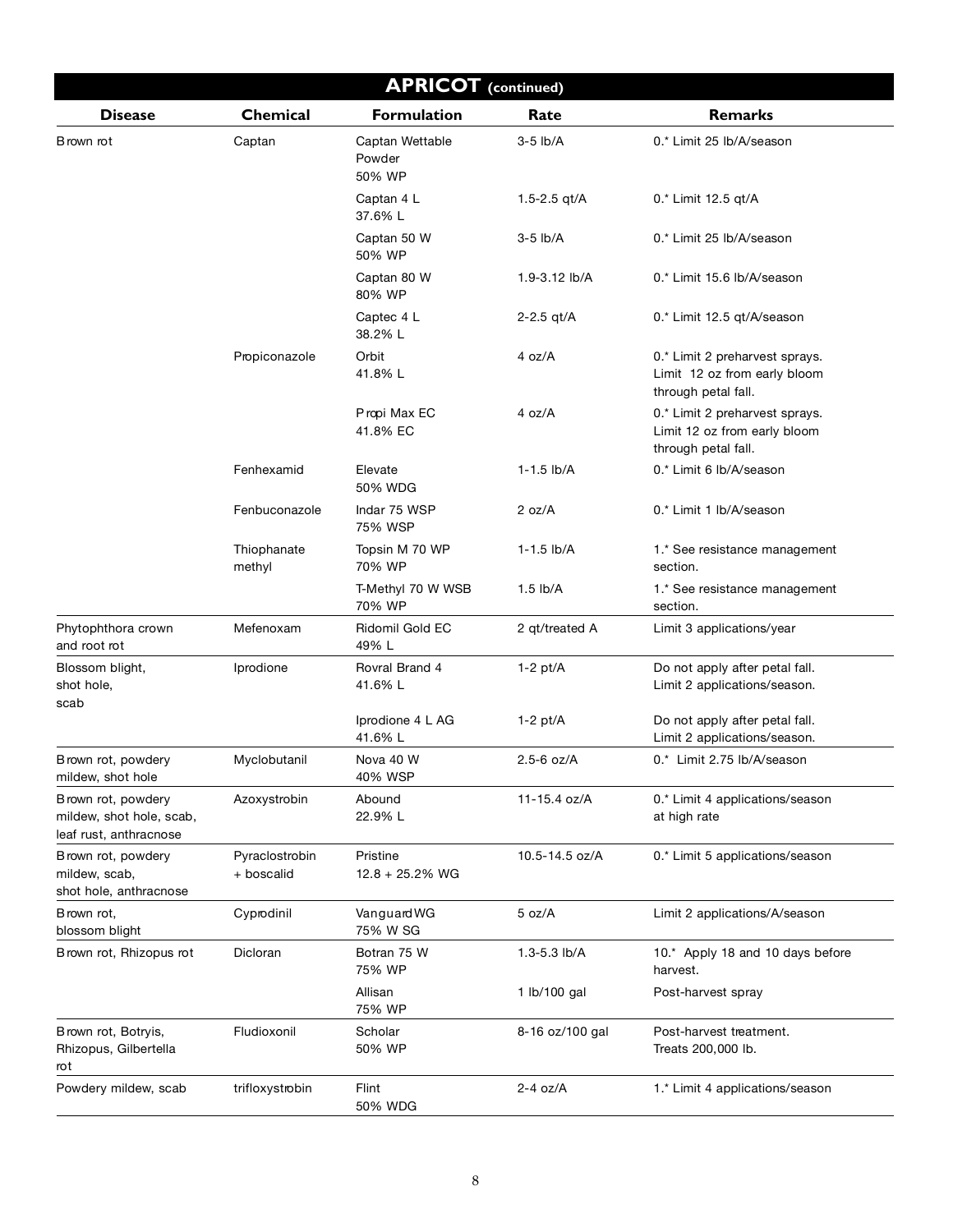|                                        | <b>BLACKBERRY, RASPBERRY</b>                |                                       |                                                             |                                                                                                      |  |  |
|----------------------------------------|---------------------------------------------|---------------------------------------|-------------------------------------------------------------|------------------------------------------------------------------------------------------------------|--|--|
| <b>Disease</b>                         | Chemical                                    | <b>Formulation</b>                    | Rate                                                        | <b>Remarks</b>                                                                                       |  |  |
| Leafspot, cane spot                    | Copper<br>hydroxide                         | Kocide 101<br>77% WP                  | $2-4$ lb/A                                                  | Apply delayed dormant<br>or after harvest                                                            |  |  |
|                                        |                                             | Kocide DF<br>61.4% DF                 | $2-4$ lb/A                                                  | Apply delayed dormant<br>or after harvest                                                            |  |  |
|                                        |                                             | Kocide 4.5 LF<br>37.5% L              | 1.3-2.6 pt/A                                                | Apply delayed dormant<br>or after harvest                                                            |  |  |
|                                        |                                             | 3 lb Copper<br>37.5% L                | $2.66 - 5.33$ pt +<br>1 qt superior-<br>type oil/100<br>gal | Apply delayed dormant<br>or after harvest. Could apply<br>late spring at 2.66 pt rate.               |  |  |
|                                        |                                             | Nu-Cop 50 DF<br>77% DF                | $2 - 4$ lb/A +<br>1 qt superior-<br>type oil                | Apply delayed dormant or<br>after harvest.                                                           |  |  |
|                                        |                                             | Nu-Cop 3 L<br>37.5% L                 | $2.6 - 5.3$ pt +<br>1 qt superior-<br>type oil/100<br>gal   | Apply delayed dormant or after<br>harvest. Could apply late spring<br>at 2.66 pt rate on blackberry. |  |  |
|                                        |                                             | KOP-Hydroxide<br>37.5% L              | $2.6 - 5.3$ pt +<br>1qt superior-<br>type oil/100<br>gal    | Apply delayed dormant and/or after<br>harvest. Not cleared on raspberry                              |  |  |
|                                        |                                             | KOP-Hydroxide 50<br>77% WP            | 4 lb/A                                                      | Add 1 gt crop oil/A.<br>Apply delayed dormant and in fall.                                           |  |  |
|                                        |                                             | Champion WP<br>77% WP                 | 4 lb/A                                                      | Add 1 qt crop oil/A.<br>Apply delayed dormant and in fall.                                           |  |  |
|                                        |                                             | Champ Formula 2<br>37.5% L            | 2.66 pt/A +<br>1 qt crop oil/A                              | Apply delayed dormant<br>and/or after harvest.                                                       |  |  |
| Botrytis fruit rot                     | <b>Vinclozolin</b>                          | Ronilan DF<br>50% DF                  | $1-2$ lb/A                                                  | 9.* Limit 8 lb/A/season.<br>Not cleared on blackberry.                                               |  |  |
|                                        | Iprodione                                   | Rovral Brand 4<br>41.6% L.            | $1-2$ pt/A                                                  | 0.* Limit 4 applications/season                                                                      |  |  |
|                                        |                                             | Iprodione 4 L AG<br>41.6% L           | $1-2$ pt/A                                                  | 0.* Limit 4 applications/season                                                                      |  |  |
|                                        | Fenhexamid                                  | Elevate<br>50% WDG                    | $1.5$ lb/A                                                  | 0.* Limit 6 lb/A product/season                                                                      |  |  |
| Phytophthora root rot                  | Fosethyl-Al                                 | Aliette WDG<br>80% WDG                | $5$ lb/A                                                    | 60.* Limit 4 applications/season                                                                     |  |  |
|                                        | Mefenoxam                                   | Ridomil Gold EC<br>49%L               | 0.25 pt/1000<br>linear ft on a<br>3-ft band                 | 45.* Not cleared on blackberry                                                                       |  |  |
| Anthracnose, leaf spot,<br>yellow rust | Basic copper<br>sulfate                     | Basicop<br>53% WP                     | 2 lb/100 gal                                                | 0*                                                                                                   |  |  |
|                                        |                                             | Basic Copper "53"<br>98% WP           | 4-5 lb/A                                                    | 0*                                                                                                   |  |  |
|                                        |                                             | <b>Cuprofix Disperss</b><br>36.9% WP  | 2.5-6 lb/A                                                  | 0*                                                                                                   |  |  |
|                                        | Basic copper<br>sulfate $+$ sulfur          | Top Cop with Sulfur<br>$8.4 + 50\%$ L | 2 $qt/A$                                                    | 0.* Not cleared on blackberry                                                                        |  |  |
|                                        | Copper salts<br>of fatty and<br>rosin acids | Tenn-Cop 5 E<br>58% L                 | $4-6$ pt/A                                                  | 0*                                                                                                   |  |  |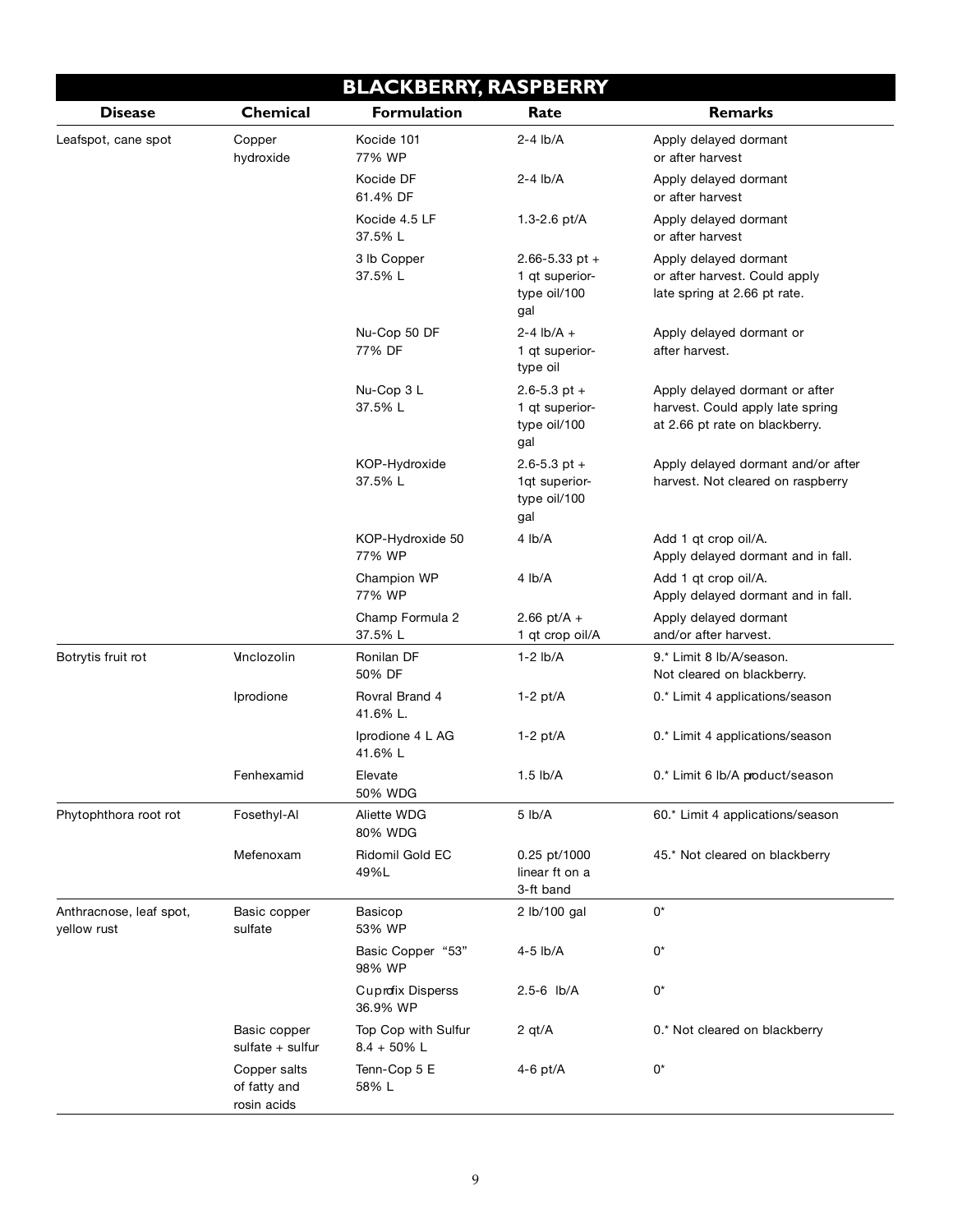| <b>BLACKBERRY, RASPBERRY</b> (continued)                                    |                                                    |                                            |                 |                                               |
|-----------------------------------------------------------------------------|----------------------------------------------------|--------------------------------------------|-----------------|-----------------------------------------------|
| <b>Disease</b>                                                              | <b>Chemical</b>                                    | <b>Formulation</b>                         | Rate            | <b>Remarks</b>                                |
| Anthracnose, leaf and<br>cane spot, yellow rust                             | Copper<br>ammonium<br>complex                      | Copper-Count-N<br>8%L                      | $2-4$ qt/A      | $0.*$                                         |
| Leaf and cane spot,<br>yellow rust                                          | Copper<br>oxychloride +<br>basic copper<br>sulfate | C-O-C-S WDG<br>74.8% + 14.2%<br><b>WDG</b> | $4-6$ lb/A      | Apply early-season<br>and post-harvest        |
| Leaf spot, powdery<br>mildew, rust,<br>Anthracnose,<br>Botrytis suppression | Pyraclostrobin                                     | Cabrio EG<br>20% WDG                       | 14 oz/A         | 0.* Limit 4 applications/season               |
| Anthracnose,<br>Botrytis, leaf spot, rust                                   | Pyraclostrobin<br>+ Boscalid                       | Pristine<br>$12.8 + 25.2\%$ WG             | 18.5-23 oz/A    | 0.* Limit 4 applications/season               |
| Yellow rust                                                                 | Calcium<br>polysulfide                             | Lime Sulfur Solution<br>29% L              | 5-8 gal/100 gal | Apply as dormant spray                        |
| Powdery mildew                                                              | Sulfur                                             | Sulfur 6 L<br>52% L                        | $2.5$ gal/A     | $0^*$                                         |
|                                                                             |                                                    | Microsperse<br>Wettable Sulfur<br>90% WP   | $15$ $lb/A$     | $0^*$                                         |
|                                                                             |                                                    | Microthiol Disperss<br>80% WP              | 6-15 lb/A       | 0*                                            |
|                                                                             |                                                    | Sulfur Flowable 6<br>52% L                 | $2.5$ gal/A     | $0^*$                                         |
|                                                                             |                                                    | Micro Sulf<br>80% WP                       | 6-15 lb/A       | $0^*$                                         |
|                                                                             |                                                    | Sulfur 90 W<br>90% WP                      | 6-15 lb/A       | 0*                                            |
| Rust, powdery mildew                                                        | Myclobutanil                                       | Nova 40 W<br>40% WSP                       | 1.25-2.5 oz/A   | 0.* Do not apply more<br>than 10 oz/A/season. |

| <b>BLUEBERRY</b>                      |                        |                                         |              |                                 |  |
|---------------------------------------|------------------------|-----------------------------------------|--------------|---------------------------------|--|
| <b>Disease</b>                        | <b>Chemical</b>        | <b>Formulation</b>                      | Rate         | <b>Remarks</b>                  |  |
| Mummyberry, Botrytis<br>blossomblight | Captan                 | Captan 50 Wettable<br>Powder 50% WP     | $5$ lb/A     | 0.* Limit 70 lb/A/season        |  |
|                                       |                        | Captan 50 W<br>50% WP                   | $5$ lb/A     | 0.* Limit 70 lb/A/season        |  |
|                                       |                        | Captan 80 WP<br>80% WP                  | 3.12 lb/A    | 0.* Limit 43.75 lb/A/season     |  |
|                                       |                        | Captec 4 L<br>38.2% F                   | $2.5$ qt/A   | 0.* Limit 35 qt/A/season        |  |
|                                       |                        | Captan 4 L<br>37.6% L                   | $2.5$ gt/A   | 0.* Limit 35 qt/A/season        |  |
| <b>Botrytis</b>                       | Iprodione              | Rovral Brand 4<br>41.6% L               | $1-2$ pt/A   | 0.* Limit 4 applications/season |  |
|                                       |                        | Iprodione 4 L<br>41.6% L                | $1-2$ pt/A   | 0.* Limit 4 applications/season |  |
|                                       | Fenhexamid             | Elevate<br>50% WDG                      | $1.5$ lb/A   | 0.* Limit 6 lb/A product/season |  |
| Botrytis, mummyberry,<br>Anthracnose  | Fenhexamid<br>+ Captan | Captevate 68 WDG<br>$14.3 + 54.8\%$ WDG | 3.5-4.7 lb/A | 0.* Limit 2 lb/A/season         |  |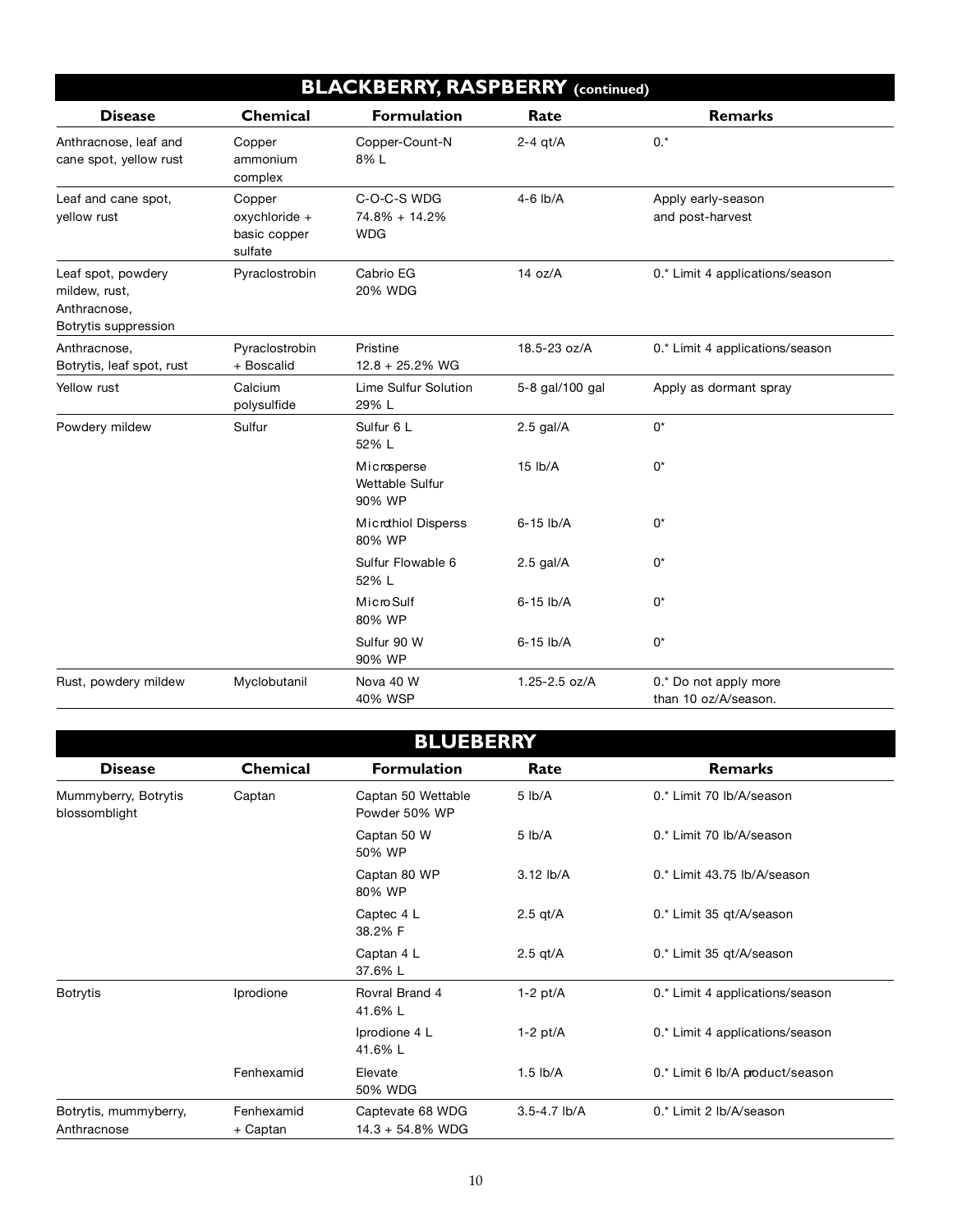| <b>BLUEBERRY</b> (continued)                                                                                  |                               |                                          |                   |                                                    |  |
|---------------------------------------------------------------------------------------------------------------|-------------------------------|------------------------------------------|-------------------|----------------------------------------------------|--|
| <b>Disease</b>                                                                                                | Chemical                      | <b>Formulation</b>                       | Rate              | <b>Remarks</b>                                     |  |
| Mummyberry,<br>Phomopsis, Botrytis,<br>anthracnose fruit rot                                                  | Ziram                         | Ziram 76 DF<br>76% DF                    | $3$ lb/A          | Do not apply after 3 weeks<br>past full bloom.     |  |
|                                                                                                               |                               | Ziram Granuflo<br>76% WDG                | 3 lb/A            | Do not apply after 3 weeks<br>past full bloom.     |  |
| Phytophthora root rot                                                                                         | Mefenoxam                     | <b>Ridomil Gold EC</b><br>49% L          | $3.6$ pt/A        | Limit 2 applications/season                        |  |
|                                                                                                               | Fosethyl-Al                   | Aliette WDG<br>80% WDG                   | 5 lb/A            | 0*. Limit 4 applications/season                    |  |
| Mummyberry,<br>Alterraria, Phomopsis,<br>Anthracnose                                                          | Azoxystrobin                  | Abound<br>22.9% L                        | $6.2 - 15.4$ oz/A | 0.* Limit 3 applications/season                    |  |
| Mummyberry,<br>Anthrachose                                                                                    | Chlorothalonil                | Equus 720<br>54% L                       | $3-4$ pt/A        | 42.* Do not apply after early bloom.               |  |
|                                                                                                               |                               | Equus DF<br>82.5 % DF                    | 2.7-3.6 lb/A      | 42.* Do not apply after early bloom.               |  |
|                                                                                                               |                               | <b>Bravo Weather Stik</b><br>54% F       | $3-4$ pt/A        | 42.* Do not apply after early bloom.               |  |
|                                                                                                               |                               | <b>Bravo Ultrex</b><br>82.5% WDG         | 2.7-3.6 lb/A      | 42.* Do not apply after full bloom.                |  |
|                                                                                                               |                               | <b>Echo 720</b><br>54% L                 | $3-4$ pt/A        | 42.* Do not apply after early bloom.               |  |
|                                                                                                               |                               | Echo 90 DF<br>90% DF                     | 2.5-3.2 lb/A      | 42.* Do not apply after early bloom.               |  |
| Fruit rot, Phomopsis<br>twig blight                                                                           | Copper<br>hydroxide           | Kocide DF<br>61.4% DF                    | $3-5$ lb/A        | Late dormant application<br>and before blooms open |  |
|                                                                                                               |                               | Kocide 101<br>77% WP                     | $3-5$ lb/A        | Late dormant application<br>and before blooms open |  |
|                                                                                                               |                               | Kocide 4.5 LF<br>37.5% L                 | 4 pt/A            | Late dormant application<br>and before blooms open |  |
| Cane canker                                                                                                   | Copper<br>ammonium<br>complex | Copper-Count-N<br>8%L                    | 8-10 qt/A         | $0.*$                                              |  |
| Phomopsis, powdery<br>mildew, rust, leaf spot,<br>Anthracnose, Botrytis<br>and mummyberry<br>suppression only | Pyraclostrobin                | Cabrio EG<br>20% WDG                     | 14 oz/A           | 0.* Limit 4 applications/season                    |  |
| Phomopsis, powdery<br>mildew, rust, leaf spot,<br>Botrytis, anthracnose                                       | Pyraclostrobin<br>+ Boscalid  | Pristine<br>$12.8 + 25.2%$ WG            | 18.5-23 oz/A      | 0.* Limit 4 applications/season                    |  |
| Powdery mildew                                                                                                | Sulfur                        | Sulfur 6 L<br>52% L                      | $2.5$ gal/A       | $0.*$                                              |  |
|                                                                                                               |                               | Sulfur Flowable 6<br>52% F               | $1.0$ gal/A       | 0.*                                                |  |
|                                                                                                               |                               | Microsperse<br>Wettable Sulfur<br>90% WP | 15 lb/A           | $0.*$                                              |  |
|                                                                                                               |                               | Microthiol Disperss<br>80% WP            | 6-15 lb/A         | $0.*$                                              |  |
|                                                                                                               |                               | Micro Sulf<br>80% WP                     | 6-15 lb/A         | $0.*$                                              |  |
|                                                                                                               |                               | Sulfur 90 W<br>90% W                     | 6-15 lb/A         | $0.*$                                              |  |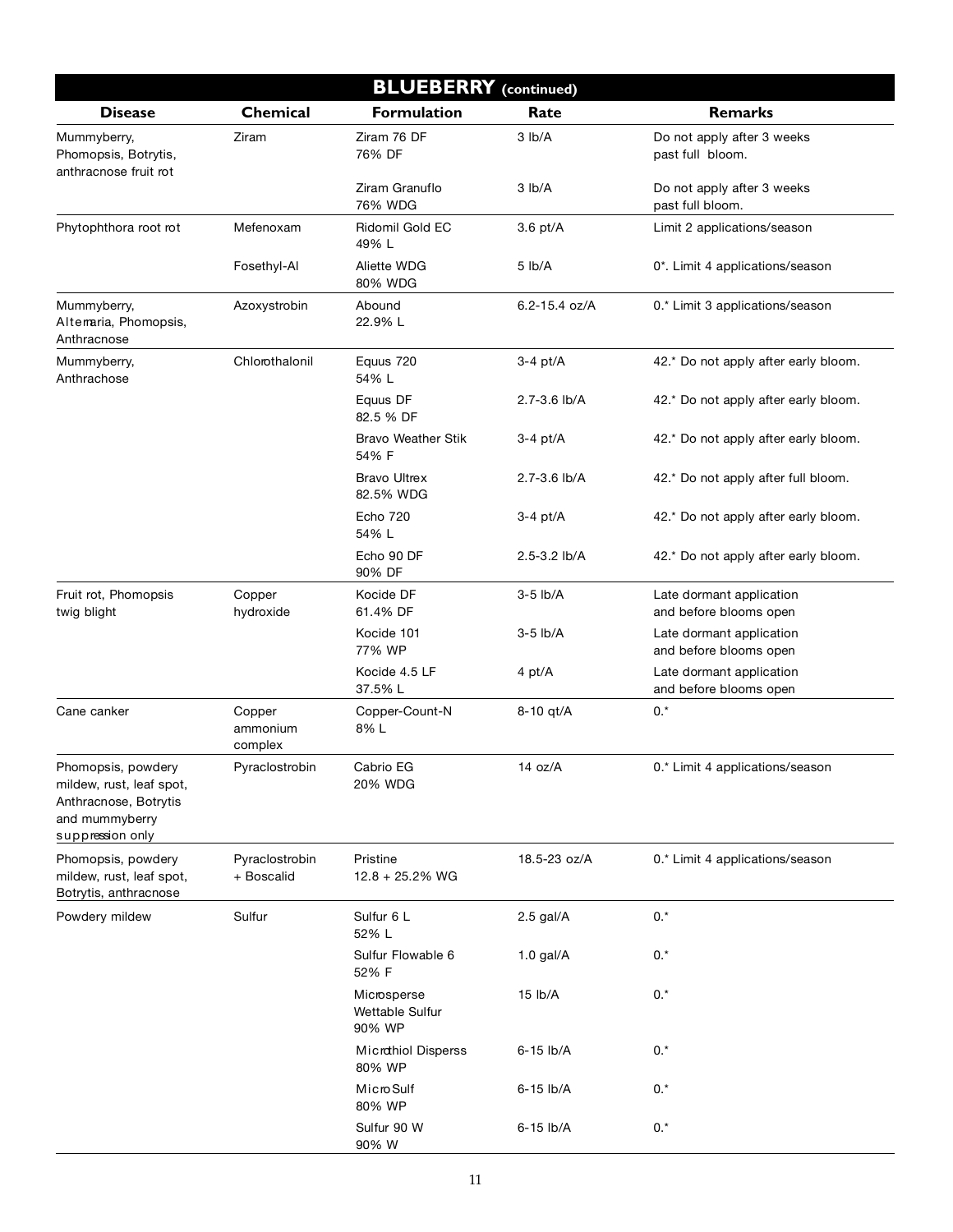|                                                        |                                                    | <b>GRAPE</b>                               |                                    |                                                                                          |
|--------------------------------------------------------|----------------------------------------------------|--------------------------------------------|------------------------------------|------------------------------------------------------------------------------------------|
| <b>Disease</b>                                         | Chemical                                           | <b>Formulation</b>                         | Rate                               | <b>Remarks</b>                                                                           |
| Phomopsis, downy<br>mildew suppression,<br>black rot   | Captan                                             | Captan 50 Wettable<br>Powder<br>50% WP     | $2-4$ lb/A                         | 0.* Limit 24 lb/A/season                                                                 |
|                                                        |                                                    | Captan 80 WP<br>80% WP                     | 1.25-2.5 lb/A                      | 0.* Limit 15 lb/A/season                                                                 |
|                                                        |                                                    | Captec 4 L<br>38.2% L                      | $1-2$ qt/A                         | 0.* Limit 12 qt/A/season                                                                 |
|                                                        |                                                    | Captan 50 W<br>50% WP                      | $2-4$ lb/A                         | 0.* Limit 24 lb/A/season                                                                 |
|                                                        |                                                    | Captan 4 L<br>37.6% L                      | $1-2$ qt/A                         | 0*                                                                                       |
| Black rot, powdery<br>mildew, downy mildew             | Copper<br>hydroxide                                | Kocide 101<br>77% WP                       | $2-4$ lb/A                         | 0.* Some varieties are copper<br>sensitive.                                              |
|                                                        |                                                    | Kocide DF<br>61.4% DF                      | $2-4$ lb/A                         | 0.* Some varieties are copper<br>sensitive.                                              |
|                                                        |                                                    | Kocide 4.5 LF<br>37.5% L                   | 1.3-2.6 pt/A                       | 0.* Some varieties are copper<br>sensitive.                                              |
|                                                        |                                                    | 3 lb Copper<br>37.5% L                     | 1.33-2.66 pt/A                     | 0.* Some varieties are copper<br>sensitive.                                              |
|                                                        |                                                    | Nu-Cop 50 DF<br>77% DF                     | $2 lb+1-3 lb$<br>hydrated lime/A   | 0.* Some varieties are copper<br>sensitive.                                              |
|                                                        |                                                    | Nu-Cop 3 L<br>37.5% L                      | 1.3-2.6 $pt/A$                     | 0.* Some varieties are copper<br>sensitive.                                              |
|                                                        |                                                    | KOP-Hydroxide<br>37.5% L                   | 2.7 pt + 2.6 lb<br>hydrated lime/A | 0.* Some varieties are copper<br>sensitive.                                              |
|                                                        |                                                    | KOP-Hydroxide 50<br>77% WP                 | 2 lb/A                             | 0.* Some varieties are copper<br>sensitive.                                              |
|                                                        |                                                    | Champ Formula 2<br>37.5% L                 | 1.33-2.66 pt/A                     | 0.* Some varieties are copper<br>sensitive.                                              |
|                                                        |                                                    | Champion WP<br>77% WP                      | $2-4$ lb/A                         | 0.* Some varieties are copper<br>sensitive.                                              |
|                                                        | Copper<br>oxychloride +<br>basic copper<br>sulfate | C-O-C-S WDG<br>74.8% + 14.2%<br><b>WDG</b> | 2 lb/A                             | Some varieties are copper<br>sensitive.                                                  |
| Black rot, powdery<br>mildew, anthracnose              | Myclobutanil                                       | Nova 40 W<br>40% WSP                       | $3-5$ oz/A                         | 14.* Limit 1.5 lb/A/season                                                               |
| Black rot, bitter rot,<br>powdery mildew,<br>Phomopsis | thiophanate<br>methyl                              | Topsin M 70 WP<br>70% WP                   | $0.75 - 1.5$ lb/A                  | $14.*$                                                                                   |
| Botrytis bunch rot                                     | Iprodione                                          | Rovral Brand 4<br>41.6% L                  | $1-2$ pt/A                         | 7.* Limit 4 applications/season<br>for wine grapes and 1 application<br>for table grapes |
|                                                        |                                                    | Iprodione 4 L<br>41.6% L                   | $1-2$ pt/A                         | 7.* Limit 4 applications/season<br>for wine grapes and 1 application<br>for table grapes |
|                                                        | Cyprodinil                                         | Vangard WG<br>75% WG                       | 5-10 oz/A                          | 7.* Limit 20 oz/A/season                                                                 |
|                                                        | Fenhexamid                                         | Elevate<br>50% WDG                         | $1$ lb/A                           | 0.* Limit 3 lb/A/season                                                                  |
| Powdery mildew                                         | Fenarimol                                          | Rubigan EC<br>12% L                        | $2-6$ oz/A                         | 30.* Limit 19 oz/A/season                                                                |
|                                                        | Triflumizole                                       | Procure 50 WS<br>50% WS                    | $4-8$ oz/A                         | 7.* Limit 32 oz/A/season                                                                 |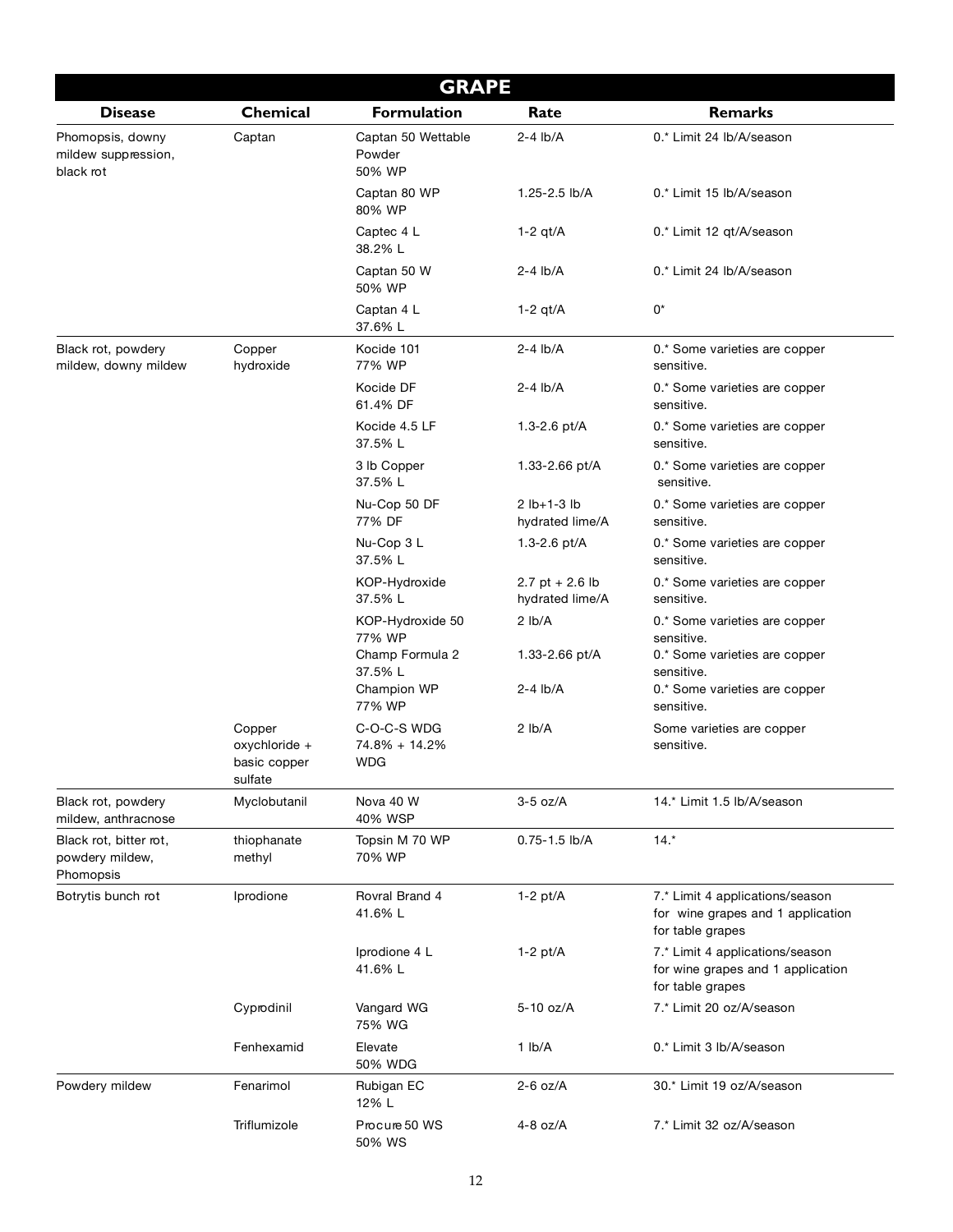| <b>GRAPE</b> (continued)                                                                                                    |                                    |                                          |                  |                                                                                         |
|-----------------------------------------------------------------------------------------------------------------------------|------------------------------------|------------------------------------------|------------------|-----------------------------------------------------------------------------------------|
| <b>Disease</b>                                                                                                              | Chemical                           | <b>Formulation</b>                       | Rate             | <b>Remarks</b>                                                                          |
| Powdery mildew<br>(continued)                                                                                               | Sulfur<br>(continued)              | Liquid Sulfur Six<br>52% L               | 1-2 pt/100 gal   | $0^\star$                                                                               |
|                                                                                                                             |                                    | Sulfur <sub>6L</sub><br>52% L            | 7 pt-1 gal/A     | 0.* Some varieties are sensitive.                                                       |
|                                                                                                                             |                                    | Microsperse<br>Wettable Sulfur<br>90% WP | 5-6 lb/A         | 0.* Some varieties are sensitive.                                                       |
|                                                                                                                             |                                    | Sulfur 90 W<br>90% WP                    | $2-8$ lb/A       | 0.* Some varieties are sensitive.                                                       |
|                                                                                                                             |                                    | That Flowable<br>Sulfur 52% L            | 1-2 pt/100 gal   | 0.* Limit 5 applications                                                                |
|                                                                                                                             |                                    | Microthiol Disperss<br>80% WP            | 3-10 lb/A        | v Some varieties are sensitive.                                                         |
|                                                                                                                             |                                    | EM-53 Red Ball<br>53% L                  | 1-2 pt/100 gal   | 0*                                                                                      |
| Powdery mildew,<br>Phomopsis                                                                                                | Sulfur                             | Sulfur Flowable 6<br>52% L               | 7 pt-1 gal/A     | 0.* Some varieties are sensitive.                                                       |
|                                                                                                                             |                                    | Micro Sulf<br>80% WP                     | 3-10 lb/A        | 0.* Some varieties are sensitive.                                                       |
| Powdery mildew,<br>black rot                                                                                                | Triadimefon                        | Bayleton DF<br>50% DF                    | $2-6$ oz/A       | 14.* Limit 18 oz/A/season                                                               |
|                                                                                                                             | Tebuconazole                       | Elite 45 DF<br>45% DF                    | 4 oz/A           | 14.* Limit 2 lb/A/season                                                                |
| Powdery mildew,<br><b>Botrytis</b>                                                                                          | Boscalid                           | Endura<br>70% WG                         | 4.5-8 oz/A       | 14.* Limit 5 applications/season                                                        |
| Downy mildew                                                                                                                | Mefenoxam +<br>mancozeb            | Ridomil Gold MZ<br>4% + 64% WP           | $2.5$ lb/A       | 66.* Limit 4 applications/season                                                        |
|                                                                                                                             | Mefenoxam +<br>copper<br>hydroxide | Ridomil Gold<br>Copper<br>5%+60% WP      | 2 lb/A           | 66.* Limit 4 applications/season                                                        |
|                                                                                                                             | Fosethyl-Al                        | Aliette WDG<br>80% WDG                   | $3-5$ lb/A       | 15.* Supplemental label                                                                 |
| Black rot, powdery<br>mildew, downy mildew                                                                                  | Trifloxystrobin                    | Flint<br>50% WDG                         | 1.5-4 $oz/A$     | 14.* Limit 8 oz/A/season<br>and 3 consecutive applications.<br>Do not apply to Concord. |
|                                                                                                                             | Kresoxim-<br>methyl                | Sovran<br>50 % WDG                       | $3.2 - 6.4$ oz/A | 14.* Limit 25.6 oz/A/season                                                             |
| Powdery mildew,<br>downy mildew, black rot,<br>Phomopsis cane and<br>leaf spot                                              | Azoxystrobin                       | Abound<br>22.9% L                        | 11-15.4 oz/A     | 14.* Limit 6 applications/A/season                                                      |
| Anthracnose, black rot,<br>bunch rot, downy mildew,<br>Phomopsis, powdery<br>mildew, ripe rot, Botrytis<br>suppression only | Pyraclostrobin<br>+ Boscalid       | Pristine<br>$12.8 + 25.2%$ WG            | 6-12.5 oz/A      | 14.* Limit 6 applications/season                                                        |
| Anthracnose, black rot,<br>downy mildew                                                                                     | Basic copper<br>sulfate            | Basicop<br>53% WP                        | 2 lb/100 gal     | $14*$                                                                                   |
|                                                                                                                             |                                    | Basic Copper "53"<br>98% WP              | 4-5 lb/A         | 0.* Some varieties are sensitive.                                                       |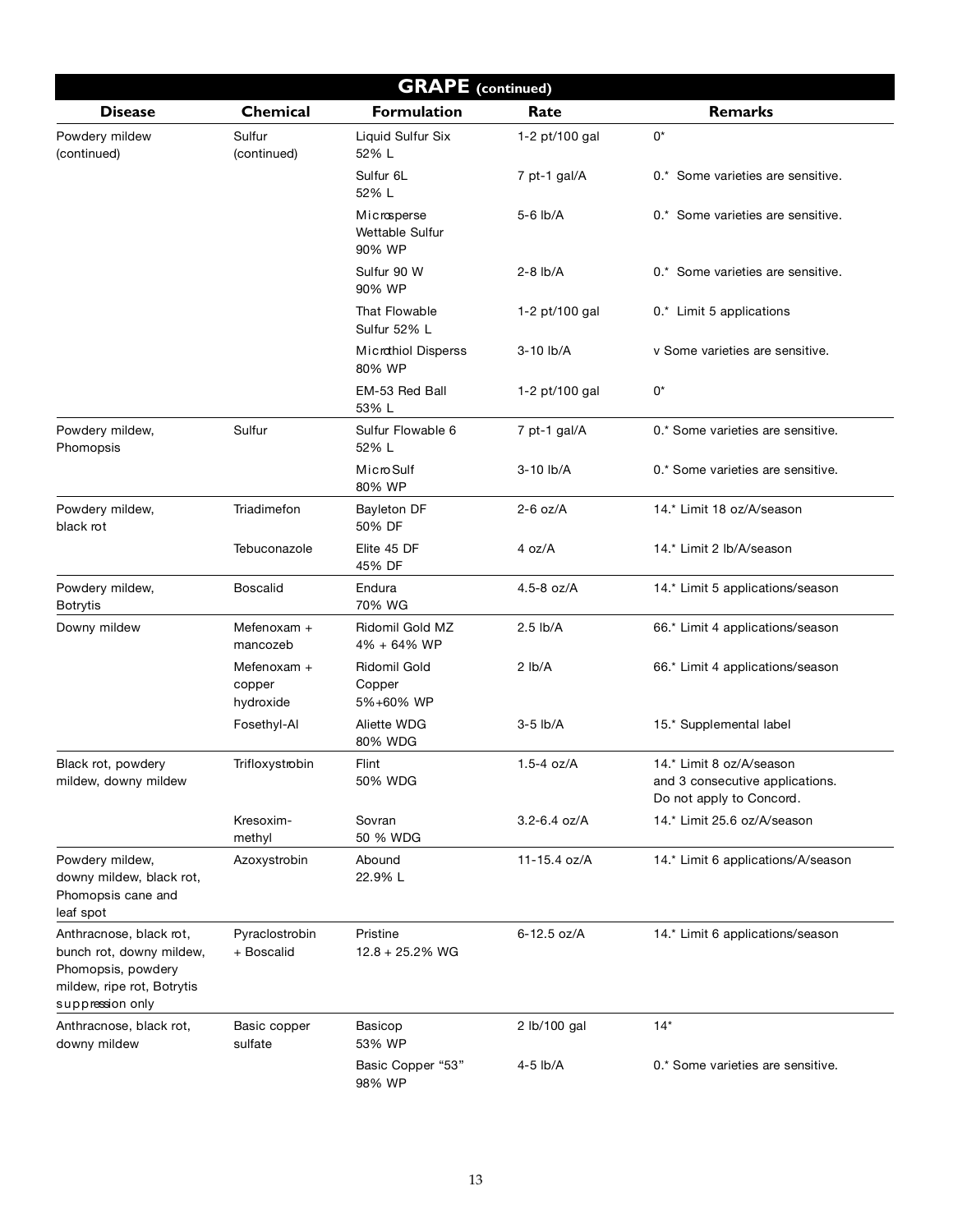| <b>GRAPE</b> (continued)                                      |                                             |                                      |                |                                   |
|---------------------------------------------------------------|---------------------------------------------|--------------------------------------|----------------|-----------------------------------|
| <b>Disease</b>                                                | Chemical                                    | <b>Formulation</b>                   | Rate           | <b>Remarks</b>                    |
| Anthracnose, black rot,<br>downy mildew<br>(continued)        | Basic copper<br>sulfate<br>(continued)      | <b>Cuprofix Disperss</b><br>36.9% WP | $2.5 - 6$ lb/A | 0.* Some varieties are sensitive. |
| Downy mildew,<br>powdery mildew,<br>bunch rot                 | Basic copper<br>sulfate + sulfur            | Top Cop with<br>Sulfur 8.4 + 50% L   | 2 $qt/A$       | 0*                                |
| Black rot, bunch rot,<br>deadarm, downy                       | Maneb $+$ zinc                              | Manex 37% L                          | 1.2-3.2 qt/A   | 66.* Limit 19.2 qt/A/season       |
| mildew                                                        | Maneb                                       | Maneb 75 DF<br>75% DF                | $1.5 - 4$ lb/A | 66.* Limit 25.6 lb/A/season       |
|                                                               |                                             | Maneb 80 WP<br>80% WP                | $1.5 - 4$ lb/A | 66.* Limit 24 lb/A/season         |
|                                                               | Mancozeb                                    | Dithane DF<br>75% DF                 | $1.5 - 4$ lb/A | 66.* Limit 25.6 lb/A/season       |
|                                                               |                                             | Dithane F 45<br>37% L                | 1.2-3.2 $qt/A$ | 66.* Limit 19.2 gt/A/season       |
|                                                               |                                             | Dithane M-45<br>80% WP               | $1.5 - 4$ lb/A | 66.* Limit 24 lb/A/season         |
|                                                               |                                             | Manex II<br>37% L                    | 1.2-3.2 qt/A   | 66.* Limit 19.2 qt/A/season       |
|                                                               |                                             | Manzate 75 DF<br>75% DF              | $1.5 - 4$ lb/A | 66.* Limit 24 lb/A/season         |
|                                                               |                                             | Penncozeb 75 DF<br>75% DF            | $1.5 - 4$ lb/A | 66.* Limit 25.6 lb/A/season       |
|                                                               |                                             | Penncozeb 80 WP<br>80% WP            | $1.5 - 4$ lb/A | 66.* Limit 24 lb/A/season         |
| Black rot, downy<br>mildew, powdery<br>mildew, Phomopsis      | Mancozeb +<br>copper<br>hydroxide           | ManKocide<br>15%+46.1% DF            | $2.5$ lb/A     | 66*                               |
| Black rot, downy<br>mildew, Phomopsis<br>cane and leafspot,   | Ziram                                       | Ziram 76 DF<br>76% DF                | $3-4$ lb/A     | 21.* Limit 28 lb/A/season         |
| ripe rot                                                      |                                             | Ziram Granuflo<br>76% WDG            | $3-4$ lb/A     | 21.* Limit 28 lb/A/season         |
| Downy mildew,<br>powdery mildew,<br>black rot suppression     | Copper salts<br>of fatty and<br>rosin acids | Tenn-Cop 5 E<br>58% L                | 1.5-4.5 pt/A   | 0.* Some varieties are sensitive. |
| Black rot, anthracnose,<br>powdery mildew and<br>downy mildew | Copper<br>ammonium<br>complex               | Copper-Count-N<br>8% L               | 2 $qt/A$       | 0.* Some varieties are sensitive. |
| Black rot                                                     | Ferbam                                      | Ferbam Granuflo<br>76% WP            | 4 lb/A         | 7.* Limit 3 applications/season   |

| <b>MAYHAW</b>                                                   |                     |                        |                                          |                                                             |
|-----------------------------------------------------------------|---------------------|------------------------|------------------------------------------|-------------------------------------------------------------|
| <b>Disease</b>                                                  | Chemical            | <b>Formulation</b>     | Rate                                     | <b>Remarks</b>                                              |
| Scab, sooty blotch,<br>fly speck, powdery<br>mildew. bitter rot | Trifloxystrobin     | Flint<br>50% WDG       | $2-3$ oz/A                               | 14.* Limit 11 oz/A/season<br>and 3 consecutive applications |
| Scab, powdery mildew,<br>rust suppression                       | Kresoxim-<br>methyl | Sovran<br>50% WDG      | $4-6.4$ oz or<br>1-1.6 oz/100 gal        | 30.* Limit 25.6 oz/A/season                                 |
| Rust, scab, powdery<br>mildew                                   | Myclobutanil        | Nova 40 W<br>40% WSP   | 1.25-2.5 oz/100 gal<br>or $2.5 - 5$ oz/A | 14.* Do not apply more<br>than 5 lb/A/season.               |
| Fire blight                                                     | Fosethyl-Al         | Aliette WDG<br>80% WDG | $2.5 - 5$ lb/A                           | Apply before or during bloom.                               |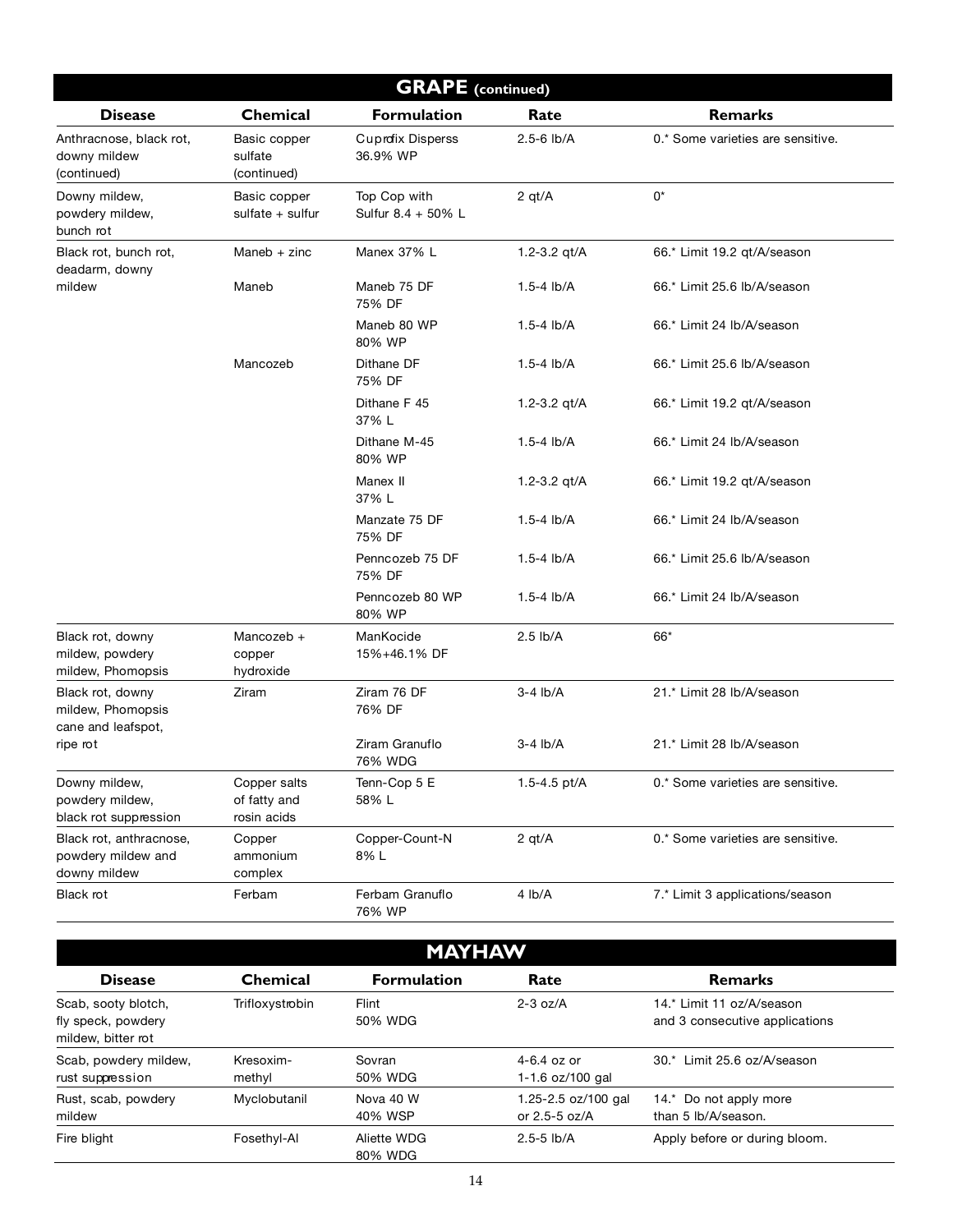| PEACH, PLUM, NECTARINE                                                                 |                                                                                                     |                                     |                  |                                                                                                                                    |
|----------------------------------------------------------------------------------------|-----------------------------------------------------------------------------------------------------|-------------------------------------|------------------|------------------------------------------------------------------------------------------------------------------------------------|
| <b>Disease</b>                                                                         | Chemical                                                                                            | <b>Formulation</b>                  | Rate             | <b>Remarks</b>                                                                                                                     |
| Brown rot, peach scab,<br>plum black knot,<br>powdery mildew                           | Thiophanate<br>methyl                                                                               | Topsin M 70 WP<br>70% WP            | $1 - 1.5$ lb/A   | 1.* See resistance management<br>section on label.                                                                                 |
|                                                                                        |                                                                                                     | T-Methyl 70 W WSB<br>70% WP         | 1.5-2.25 lb/A    | 1.* See resistance management<br>section on label.                                                                                 |
| Brown rot,<br>Rhizopus rot                                                             | Dicloran                                                                                            | Botran 75 W<br>75% WP               | 1.3-5.3 lb/A     | 10.* Make 2 preharvest<br>applications. Not cleared<br>on plums for preharvest.                                                    |
|                                                                                        |                                                                                                     | Allisan<br>75% WP                   | $1-2.3$ lb/A     | Post-harvest treatment                                                                                                             |
| Scab, leaf curl,<br>coryneum blight,<br>blossom blight                                 | Chlorothalonil                                                                                      | <b>Bravo Weather</b><br>Stik 54% F  | $3.1 - 4.1$ pt/A | Shuck split*                                                                                                                       |
| black knot on plum                                                                     |                                                                                                     | <b>Bravo Ultrex</b><br>82.5% WDG    | $2.8 - 3.8$ lb/A | Shuck split*                                                                                                                       |
|                                                                                        |                                                                                                     | <b>Echo 720</b><br>54% L            | 3.12-4.12 pt/A   | Shuck split*                                                                                                                       |
|                                                                                        |                                                                                                     | Echo 90 DF<br>90% DF                | 2.2-3.5 lb/A     | Shuck split*                                                                                                                       |
|                                                                                        |                                                                                                     | Equus 720<br>54%L                   | $3.1 - 4.1$ pt/A | Shuck split*                                                                                                                       |
|                                                                                        |                                                                                                     | Equus DF<br>82.5 % DF               | 2.8-3.8 lb/A     | Shucksplit*                                                                                                                        |
| Brown rot, scab,<br>coryneum blight                                                    | Captan                                                                                              | Captan 50 Wettable<br>Powder 50% WP | 4-8 lb/A         | 0.* Limit 48, 54, 64 lb/A/season<br>for nectarines, plums and peaches,<br>respectively                                             |
|                                                                                        |                                                                                                     | Captan 80 WP<br>80% WP              | $2.5 - 5$ lb/A   | 0.* Limit 30, 33, 40 lb/A/season<br>for nectarines, plums and peaches,<br>respectively                                             |
|                                                                                        |                                                                                                     | Captec 4 L<br>38.2 % F              | $2-4$ qt/A       | 0.* Limit 24, 27, 32 lb/A/season<br>for nectarines, plums and peaches,<br>respectively                                             |
|                                                                                        |                                                                                                     | Captan 50 W<br>50% WP               | 4-8 lb/A         | 0.* Limit 48, 54, 64 lb/A/season<br>for nectarines, plums and peaches,<br>respectively                                             |
|                                                                                        |                                                                                                     | Captan 4 L<br>37.6% L               | $2-4$ qt/A       | 0.* Limit 24, 27, 32 qt/A/season<br>for nectarines, plums and peaches,<br>respectively                                             |
| Brown rot, leaf spot,<br>powdery mildew, rust                                          | Tebuconazole                                                                                        | Elite 45 DF<br>45% DF               | 4-8 oz/A         | 0.* Limit 3 lb/A/season.<br>Not cleared on plums                                                                                   |
| Brown rot, scab                                                                        | Fenbuconazole                                                                                       | Indar 75 WSP<br>75% WSP             | 2 oz/A           | 0.* Limit 1 lb/A/season.<br>Not cleared on plums                                                                                   |
|                                                                                        | Iprodione                                                                                           | Rovral Brand 4<br>41.6% L           | $1-2$ pt/A       | Limit 2 applications/season.<br>Do not apply after petal fall.                                                                     |
|                                                                                        |                                                                                                     | Iprodione 4 L AG<br>41.6% L         | $1-2$ pt/A       | Limit 2 applications/season.<br>Do not apply after petal fall.                                                                     |
| Bacterial spot, peach<br>leaf curl, brown rot<br>blossom blight,<br>black knot on plum | Copper<br>hydroxide (Use<br>primarily as a<br>dormant treat-<br>ment - no active<br>leaves on tree) | Kocide 101<br>77% WP                | 8-16 lb/A        | 21.* Apply as a dormant spray.<br>For bacterial spot on peaches<br>nand ectarines, use 1 lb/A at first<br>and second cover sprays. |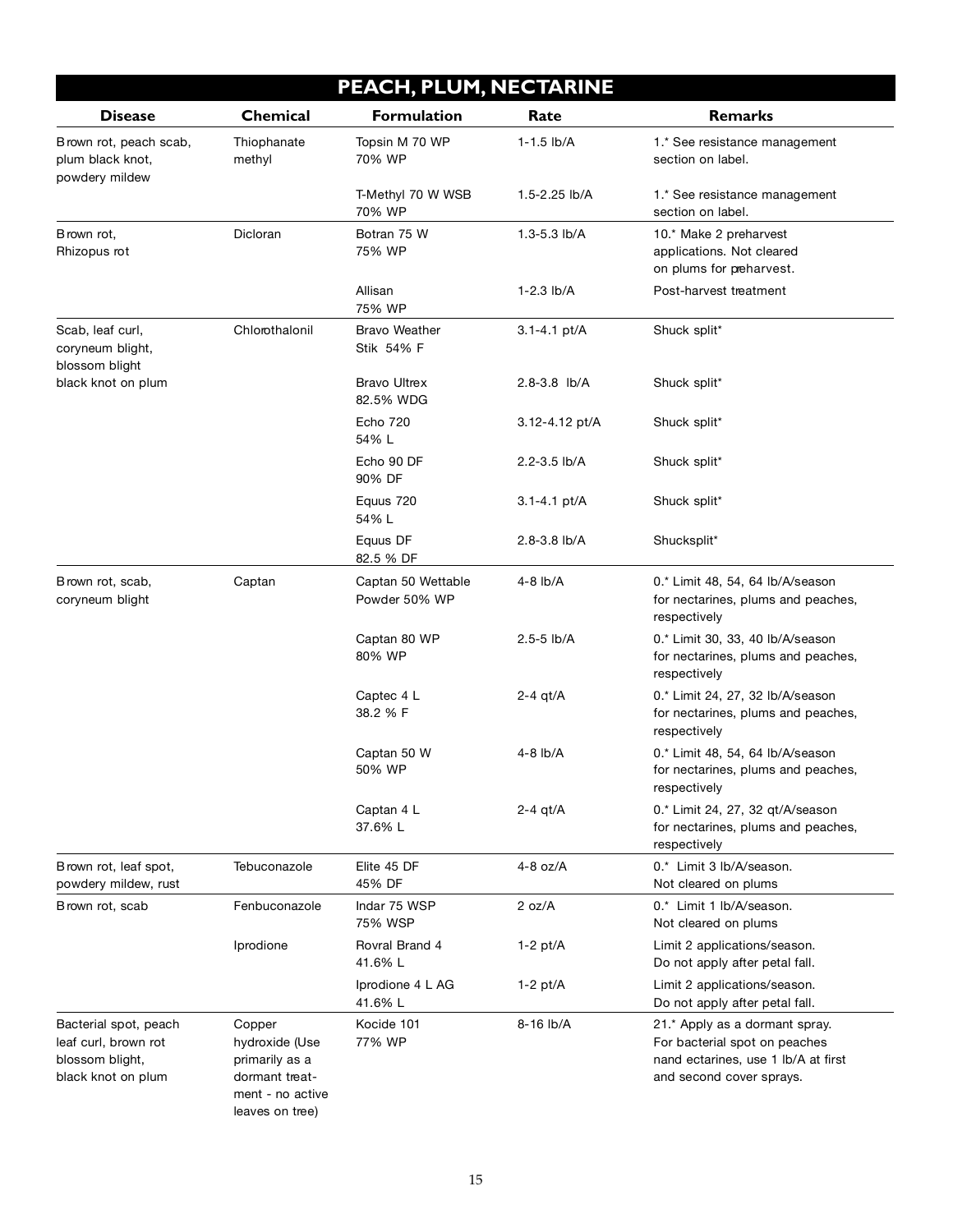|                                                                                        |                                                    | PEACH, PLUM, NECTARINE (continued)  |                     |                                                                                                                                                            |
|----------------------------------------------------------------------------------------|----------------------------------------------------|-------------------------------------|---------------------|------------------------------------------------------------------------------------------------------------------------------------------------------------|
| <b>Disease</b>                                                                         | Chemical                                           | <b>Formulation</b>                  | Rate                | <b>Remarks</b>                                                                                                                                             |
| Bacterial spot, peach<br>leaf curl, brown rot<br>blossom blight,<br>black knot on plum | Copper<br>hydroxide<br>(continued)                 | Kocide DF<br>61.4% DF               | 8-16 lb/A           | 21.* Apply as a dormant spray.<br>For bacterial spot on peaches and<br>nectarines, use 1 lb/A at first and<br>second cover sprays.                         |
| (continued)                                                                            |                                                    | Kocide 4.5 LF<br>37.5% L            | 5.3-10.6 pt/A       | 21.* Apply as a dormant spray.<br>For bacterial spot on peaches and<br>nectarines, use 0.6 pt/A at first and<br>second cover sprays.                       |
|                                                                                        |                                                    | 3 lb Copper<br>37.5% L              | $0.66 - 2.66$ gal/A | 21.* Apply as a dormant spray.<br>For bacterial spot on peaches and<br>nectarines, use 0.66 pt/A at first and<br>second cover sprays.                      |
|                                                                                        |                                                    | Nu-Cop 50 DF<br>77% DF              | 8-16 lb/A           | 21.* Apply at leaf fall or as a<br>dormant spray. For bacterial spot<br>on peaches and nectarines, use<br>1 lb/A at first and second cover<br>sprays.      |
|                                                                                        |                                                    | Nu-Cop 3 L<br>37.5% L               | $0.6 - 2.6$ gal/A   | 21.* Apply at leaf fall or as a<br>dormant spray. For bacterial spot<br>on peaches and nectarines, use<br>0.6 pt/A at first and second cover<br>sprays.    |
|                                                                                        |                                                    | KOP-Hydroxide<br>37.5% L            | 10.66-21.3 pt/A     | 21.* Apply at leaf fall or as a<br>dormant spray. Not cleared on<br>plums. For bacterial spot, use<br>0.33 pt/100 gal at first and second<br>cover sprays. |
|                                                                                        |                                                    | KOP-Hydroxide 50W<br>77% WP         | 8-16 lb/A           | 21.* Apply at leaf fall or as a<br>dormant spray. For bacterial spot,<br>use 1 lb/A at first and second cover<br>sprays.                                   |
|                                                                                        |                                                    | Champion WP<br>77% WP               | 8-16 lb/A           | Apply at leaf fall or as a dormant<br>spray.                                                                                                               |
|                                                                                        |                                                    | Champ Formula 2<br>37.5% L          | 5.3-10.66 pt/A      | Apply at leaf fall or as a dormant.<br>spray                                                                                                               |
| Bacterial spot, leaf curl,<br>brown rot blossom<br>blight                              | Copper<br>oxychloride<br>+ basic copper<br>sulfate | C-O-C-S WDG<br>74.8%+14.2% WDG      | 12-16 lb/A          | Apply at bloom and dormant<br>stages.                                                                                                                      |
|                                                                                        | Basic copper<br>sulfate                            | <b>Cuprofix Disperss</b><br>36.9% L | 2-15 lb/A           | Do not apply after shuck split.                                                                                                                            |
|                                                                                        |                                                    | Basicop 53% WP                      | 4-5 lb/100 gal      | Apply as a dormant spray/-pink bud.                                                                                                                        |
|                                                                                        |                                                    | Basic Copper "53"<br>98% WP         | 16-25 lb/A          | Apply as a dormant spray.<br>For black knot on plum, add hydrated<br>lime. See label.                                                                      |
|                                                                                        | Copper salts<br>of fatty and<br>rosin acids        | Tenn-Cop 5E<br>58% L                | $6-9$ qt/A          | Do not apply after full bloom.<br>For bacterial spot post bloom<br>use 0.25 pt/100 gal.<br>Not cleared on plums.                                           |
|                                                                                        | Copper<br>ammonium<br>complex                      | Copper-Count-N<br>8% L              | 8-12 qt/A           | Do not apply after full bloom.<br>For bacterial spot use 0.5 pt/100 gal<br>post bloom.                                                                     |
| Brown rot, powdery<br>mildew, rust                                                     | Myclobutanil                                       | Nova 40 W<br>40% WSP                | 2.5-6.0 oz/A        | 0.* Limit 2.75 lb/A/season for plum,<br>3.25 for peach and nectarine.                                                                                      |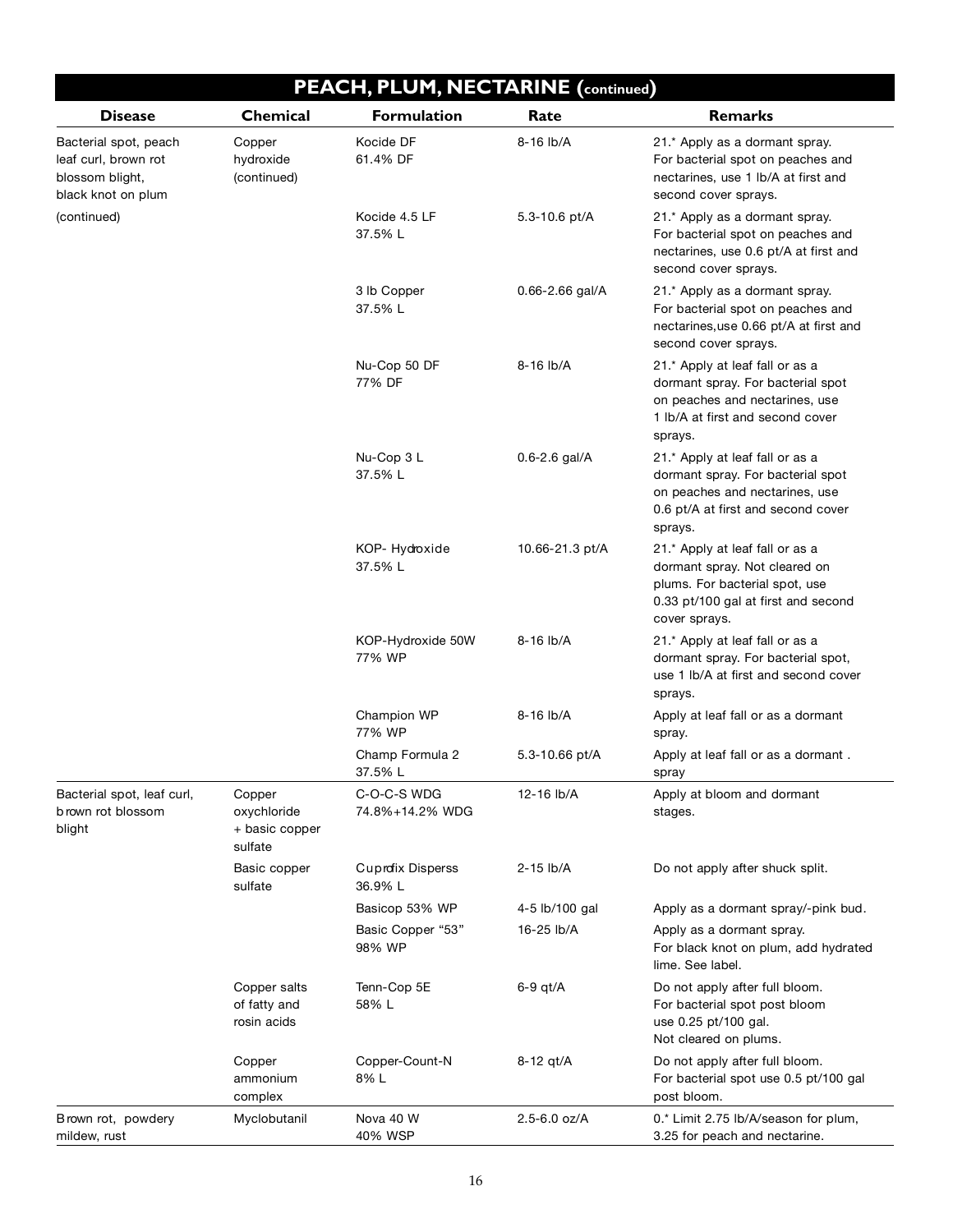| PEACH, PLUM, NECTARINE (continued)                                                |                                  |                                          |                               |                                                                                                                                                     |
|-----------------------------------------------------------------------------------|----------------------------------|------------------------------------------|-------------------------------|-----------------------------------------------------------------------------------------------------------------------------------------------------|
| <b>Disease</b>                                                                    | Chemical                         | <b>Formulation</b>                       | Rate                          | <b>Remarks</b>                                                                                                                                      |
| Brown rot                                                                         | Propiconazole                    | Orbit<br>41.8% L                         | 4 oz/A                        | 0.* Limit 2 preharvest sprays.<br>Limit 12 oz/A from early bloom<br>through petal fall.                                                             |
|                                                                                   |                                  | PropiMax EC<br>41.8 % EC                 | 4 $oz/A$                      | 0.* Limit 2 preharvest sprays.<br>Limit 12 oz/A from early bloom<br>through petal fall.                                                             |
|                                                                                   | Fenhexamid                       | Elevate<br>50% WDG                       | $1 - 1.5$ lb/A                | 0.* Limit 6 lb/A/season                                                                                                                             |
| Brown rot<br>blossom blight                                                       | Cyprodinil                       | Vangard WG<br>75% WSG                    | 5 oz/A                        | Limit 2 applications/A/season                                                                                                                       |
| Peach scab, brown rot,<br>peach leaf curl                                         | Ziram                            | Ziram 76 DF<br>76% DF                    | 4.5-8 lb/A                    | 14.* Limit 72 lb/A/season.<br>Not cleared on plums                                                                                                  |
|                                                                                   |                                  | Ziram Granuflo<br>76% WDG                | 3.75-8 lb/A                   | 14.* Limit 72 lb/A/season.<br>Not cleared on plums                                                                                                  |
| Bacterial spot                                                                    | Oxytetracycline                  | Mycoshield<br>31.5% WP                   | 12 oz/100 gal                 | 3 weeks.* Not cleared on plums.                                                                                                                     |
|                                                                                   |                                  | Fireman<br>31.1% WP                      | 12 oz/100 gal                 | 3 weeks.* Not cleared on plums.                                                                                                                     |
|                                                                                   | Dodine                           | Syllit 65 W<br>65% WP                    | $2$ lb+4 lb<br>Captan 50 W/A  | 15.* Do not mix with solvent<br>insecticide formulations.<br>Must be mixed with Captan<br>to prevent injury. Not cleared on<br>nectarines and plums |
| Scab, powdery mildew,<br>b rown rot                                               | Sulfur                           | Liquid Sulfur Six<br>52% L               | $0.66 - 3.5$ pt/<br>$100$ gal | 0.* Discoloration may occur<br>on mature nectarines.                                                                                                |
|                                                                                   |                                  | Sulfur 6L<br>52% L                       | 0.75-5 gal/A                  | 0.* Discoloration may occur<br>on mature nectarines.                                                                                                |
|                                                                                   |                                  | Sulfur Flowable 6<br>52% F               | $0.75 - 5$ gal/A              | 0*                                                                                                                                                  |
|                                                                                   |                                  | That Flowable<br>Sulfur 52% L            | 0.66-3.75 pt/<br>$100$ gal    | $0^*$                                                                                                                                               |
|                                                                                   |                                  | EM-53 Red Ball<br>53% L                  | $0.66 - 3.5$ pt/<br>$100$ gal | 0.* Discoloration may occur<br>on mature nectarines.                                                                                                |
|                                                                                   |                                  | Sulfur 90 W<br>90% WP                    | 8-26 lb/A                     | 0*                                                                                                                                                  |
|                                                                                   |                                  | Micro Sulf<br>80% WP                     | 10-20 lb/A                    | 0.* Do not apply to apricots.                                                                                                                       |
|                                                                                   |                                  | <b>Microthiol Disperss</b><br>80% WP     | 10-20 lb/A                    | 0.* Do not apply to apricots.                                                                                                                       |
|                                                                                   |                                  | Microsperse<br>Wettable Sulfur<br>90% WP | 30 lb/A                       | $0^*$                                                                                                                                               |
| Brown rot,<br>powdery mildew                                                      | Basic copper<br>sulfate + sulfur | Top Cop with<br>Sulfur 8.4+50% L         | $0.5 - 1.88$ gt/<br>$100$ gal | 0                                                                                                                                                   |
| Peach scab, brown rot,<br>anthracnose, powdery<br>mildew, shot hole,<br>leaf rust | Azoxystrobin                     | Abound 22.9% L                           | 11-15.4 oz/A                  | 0.* Limit 4 applications/season                                                                                                                     |
| Brown rot, powdery<br>mildew, scab, shot hole,<br>anthracnose                     | Pyraclostrobin<br>+ Boscalid     | Pristine<br>$12.8 + 25.2%$ WG            | 10.5-14.5 oz/A                | 0.* Limit 5 applications/season                                                                                                                     |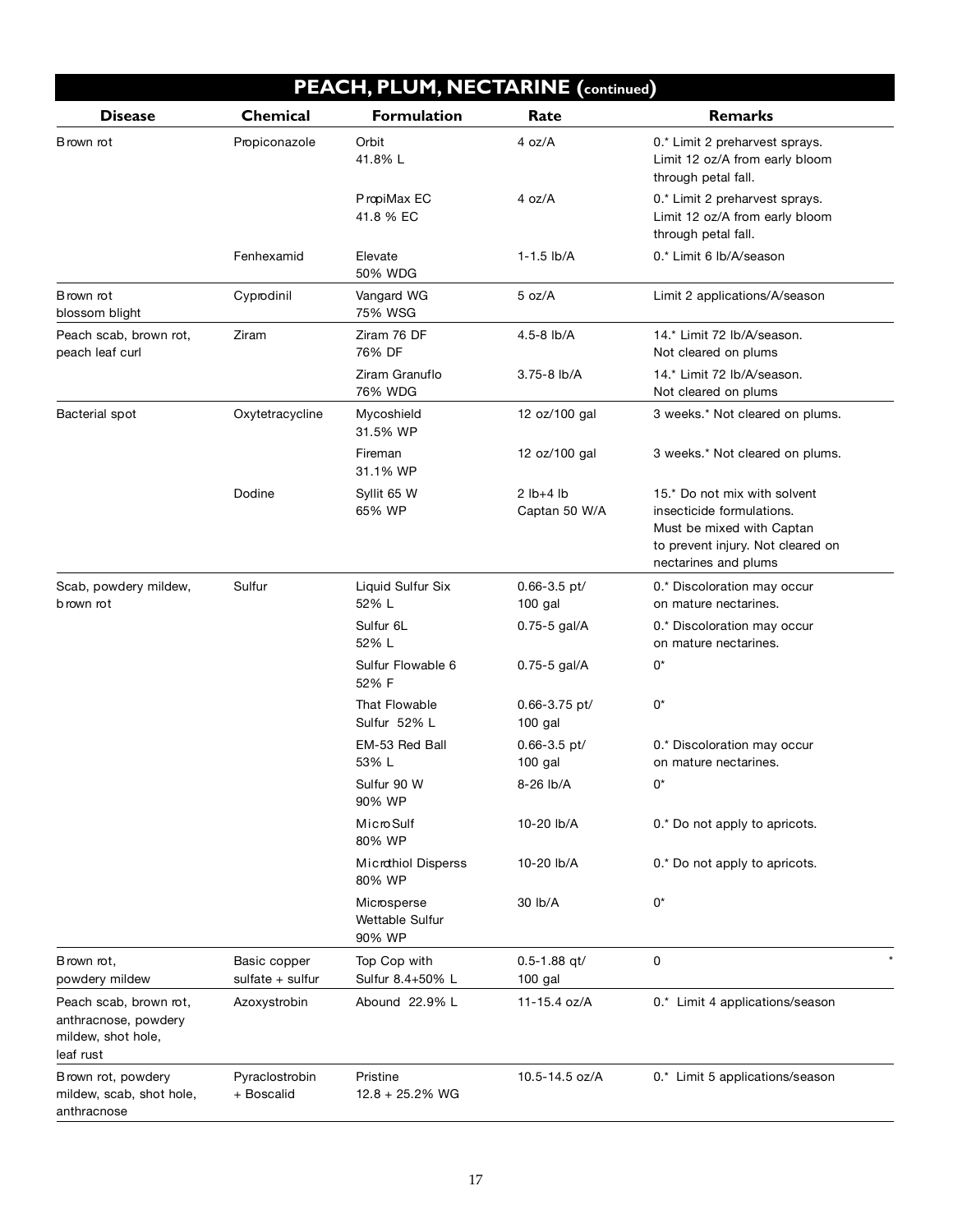#### **PEACH, PLUM, NECTARINE (continued)**

| <b>Disease</b>                                       | <b>Chemical</b> | <b>Formulation</b>        | Rate             | <b>Remarks</b>                                |
|------------------------------------------------------|-----------------|---------------------------|------------------|-----------------------------------------------|
| Phytophthora crown<br>and root rot                   | Mefenoxam       | Ridomil Gold EC<br>49% L  | $2$ qt/ $A$      | Limit 3 applications/year                     |
| Brown rot, leaf curl,<br>scab, rhizopus rot          | Thiram          | Thiram Granuflo<br>75% WP | $3.9 - 5.1$ lb/A | 7.* Peaches only.                             |
| Scab, powdery mildew                                 | Trifloxystrobin | Flint<br>50% WDG          | $2 - 4$ oz/A     | 1.* Limit 4 applications/season               |
| Brown rot, Botrytis,<br>Rhizopus, Gilbertella<br>rot | Fludioxonil     | Scholar<br>50% WP         | 8-16 oz/100 gal  | Post-harvest treatment.<br>Treats 200,000 lb. |

| <b>PEAR</b>                                                     |                         |                                      |                                             |                                                             |
|-----------------------------------------------------------------|-------------------------|--------------------------------------|---------------------------------------------|-------------------------------------------------------------|
| <b>Disease</b>                                                  | <b>Chemical</b>         | <b>Formulation</b>                   | Rate                                        | <b>Remarks</b>                                              |
| Scab, powdery mildew,<br>fly speck, sooty blotch,<br>fruit rots | Trifloxystrobin         | Flint<br>50% WDG                     | $2-3$ oz/A                                  | 14.* Limit 11 oz/A/season<br>and 3 consecutive applications |
| Fire blight                                                     | Copper<br>hydroxide     | Kocide 101<br>77% WP                 | $1$ lb/A                                    | Apply through bloom period<br>on 5-day intervals.           |
|                                                                 |                         | Kocide DF<br>61.4% DF                | 1 lb/A                                      | Apply through bloom period<br>on 5-day intervals.           |
|                                                                 |                         | Kocide 4.5 LF<br>37.5% L             | $0.6$ pt/A                                  | Apply through bloom period<br>on 5-day intervals.           |
|                                                                 |                         | 3 lb Copper<br>37.5% L               | 0.66-1.33 pt/A                              | Apply during bloom period.                                  |
|                                                                 |                         | Nu-Cop 50 DF<br>77% DF               | $1$ lb/A                                    | Apply during bloom period.                                  |
|                                                                 |                         | Nu-Cop 3L 37.5% L                    | $0.6 - 1.3$ pt/A                            | Apply during bloom period.                                  |
|                                                                 |                         | KOP-Hydroxide<br>37.5% L             | 0.33 pt/100 gal<br>or 1.33 pt/A             | Apply through bloom period.                                 |
|                                                                 |                         | KOP-Hydroxide 50W<br>77% WP          | $1$ lb/A                                    | Apply through bloom period.                                 |
|                                                                 |                         | Champion WP<br>77% WP                | 1 lb/A                                      | Apply through bloom period.                                 |
|                                                                 |                         | Champ Formula 2<br>37.5% L           | $0.66$ pt/A                                 | Apply through bloom period.                                 |
|                                                                 | Oxytetracycline         | Mycoshield<br>31.5% WP               | 1 lb/100 gal<br>(200 ppm spray<br>solution) | 60.* Some varieties are sensitive.                          |
|                                                                 |                         | Fireman<br>31.1% WP                  | 1 lb/100 gal                                | 60.* Some varieties are sensitive.                          |
|                                                                 | Streptomycin<br>sulfate | Agri-mycin 17<br>22.4% WP            | 24-48 oz/A                                  | $30*$                                                       |
|                                                                 |                         | Streptrol<br>21.3% WP                | 24-48 oz/A                                  | $30*$                                                       |
|                                                                 |                         | AS-50 65.8% WP                       | 8-16 oz/A                                   | $30*$                                                       |
|                                                                 | Basic copper<br>sulfate | Basicop<br>53% WP                    | $2-4$ lb/A                                  | Apply during bloom.<br>Some varieties are sensitive.        |
|                                                                 |                         | Basic Copper "53"<br>98% WP          | $2$ lb/A                                    | Apply during bloom.<br>Some varieties are sensitive.        |
|                                                                 |                         | <b>Cuprofix Disperss</b><br>36.9% WP | 1.25 lb/A                                   | Apply during bloom.                                         |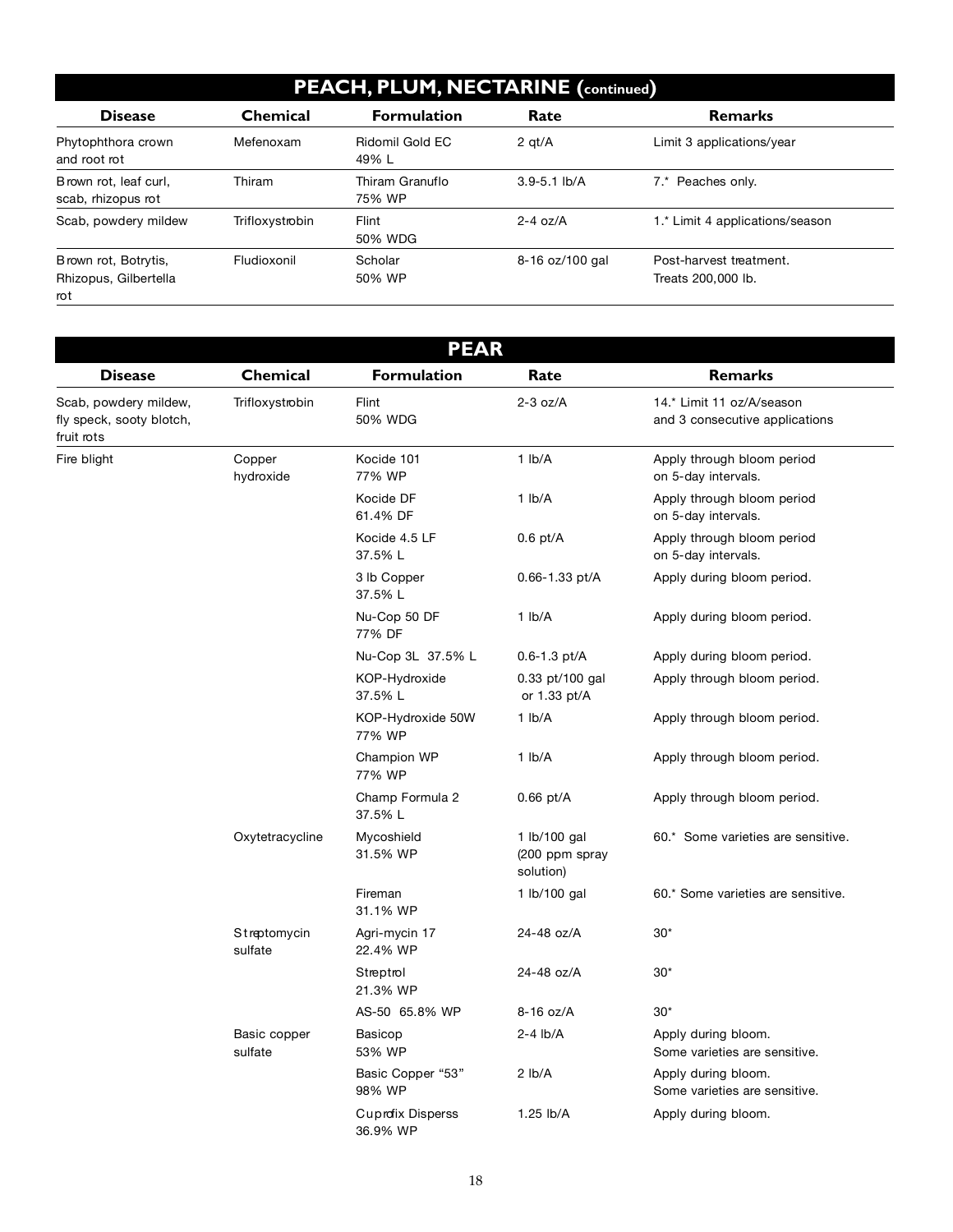| <b>PEAR</b> (continued)         |                                                    |                                          |                             |                                                                    |  |
|---------------------------------|----------------------------------------------------|------------------------------------------|-----------------------------|--------------------------------------------------------------------|--|
| <b>Disease</b>                  | Chemical                                           | <b>Formulation</b>                       | Rate                        | <b>Remarks</b>                                                     |  |
| Fire blight<br>(continued)      | Mancozeb +<br>copper<br>hydroxide                  | ManKocide<br>15%+46.1% DF                | $1.5$ lb/A                  | Apply during bloom stage.                                          |  |
|                                 | Copper<br>oxychloride +<br>basic copper<br>sulfate | C-O-C-S WDG<br>74.8%+14.2% WDG           | $1-2$ lb/A                  | Apply through bloom stage.                                         |  |
|                                 | Copper<br>ammonium<br>complex                      | Copper-Count-N<br>8%L                    | $1-2$ qt/A                  | Apply during bloom.<br>Some varieties sensitive.                   |  |
|                                 | Fosethyl-Al                                        | Aliette WDG<br>80% WDG                   | $2.5 - 5$ lb/A              | Apply before or during bloom.                                      |  |
| Fire blight, Bulls eye<br>rot   | Basic copper<br>sulfate + sulfur                   | Top Cop with<br>Sulfur 8.4+50% L         | 2 qt/100 gal                | 3.* Apply during bloom<br>and before harvest.                      |  |
| Scab                            | Cyprodinil                                         | Vangard WG<br>75% WG                     | $3-5$ oz/A                  | 72.* Do not apply alone.<br>Tank mix with another fungicide.       |  |
| Rusts, scab, Fabrea<br>leafspot | Mancozeb                                           | Dithane DF<br>75% DF                     | 3.2 lb/A                    | 77.* Limit 22 lb/A/season                                          |  |
|                                 |                                                    | Dithane M-45<br>80% WP                   | 3 lb/A                      | 77.* Limit 21 lb/A/season                                          |  |
|                                 |                                                    | Dithane F-45<br>37% L                    | $2-4$ qt/A                  | 77.* Limit 16.8 qt/A/season                                        |  |
|                                 |                                                    | Manzate 75 DF<br>75% DF                  | 3 lb/A                      | 77.* Limit 21 lb/A/season                                          |  |
|                                 |                                                    | Penncozeb 75 DF<br>75% DF                | 3 lb/A                      | 77.* Limit 22.4 lb/A/season                                        |  |
|                                 |                                                    | Penncozeb 80 WP<br>80% WP                | 3 lb/A                      | 77.* Limit 21 lb/A/season                                          |  |
|                                 |                                                    | Manex II 37% L                           | 2.4 $qt/A$                  | 77.* Limit 16.8 qt/A/season                                        |  |
| Powdery mildew, scab            | Sulfur                                             | Microthiol Disperss<br>80% WP            | 10-20 lb/A                  | 0.* Some varieties are sensitive.                                  |  |
|                                 |                                                    | Sulfur 6L<br>52% L                       | 1.5-5 gal/A                 | 0*                                                                 |  |
|                                 |                                                    | Micro Sulf<br>80% WP                     | 10-20 lb/A                  | 0.* Some varieties are sensitive.                                  |  |
|                                 |                                                    | Liquid Sulfur Six<br>52% L               | $0.75 - 3.5$ pt/<br>100 gal | 0*                                                                 |  |
|                                 |                                                    | Sulfur 90W<br>90% WP                     | 8-26 lb/A                   | 0.* Some varieties are sensitive.                                  |  |
|                                 |                                                    | Sulfur Flowable 6<br>52% L               | 0.75-5 gal/A                | 0*                                                                 |  |
|                                 |                                                    | Microsperse<br>Wettable Sulfur<br>90% WP | 15-30 lb/A                  | 0*                                                                 |  |
|                                 |                                                    | That Flowable<br>Sulfur 52% L            | 1-12 pt/100 gal             | $0^\star$                                                          |  |
| Scab, powdery mildew,<br>rust   | Triflumizole                                       | Procure 50 WS<br>50% WS                  | 8-16 oz/A                   | 14.* Limit 64 oz/A/season                                          |  |
|                                 | Fenarimol                                          | Rubigan EC<br>12% L                      | 8-12 oz/A                   | 30.* Limit 84 oz/A/season.<br>Do not apply until after petal fall. |  |
|                                 | Ziram                                              | Ziram 76 DF<br>76% DF                    | $6-8$ lb/A                  | 14.* Limit 56 lb/A/season                                          |  |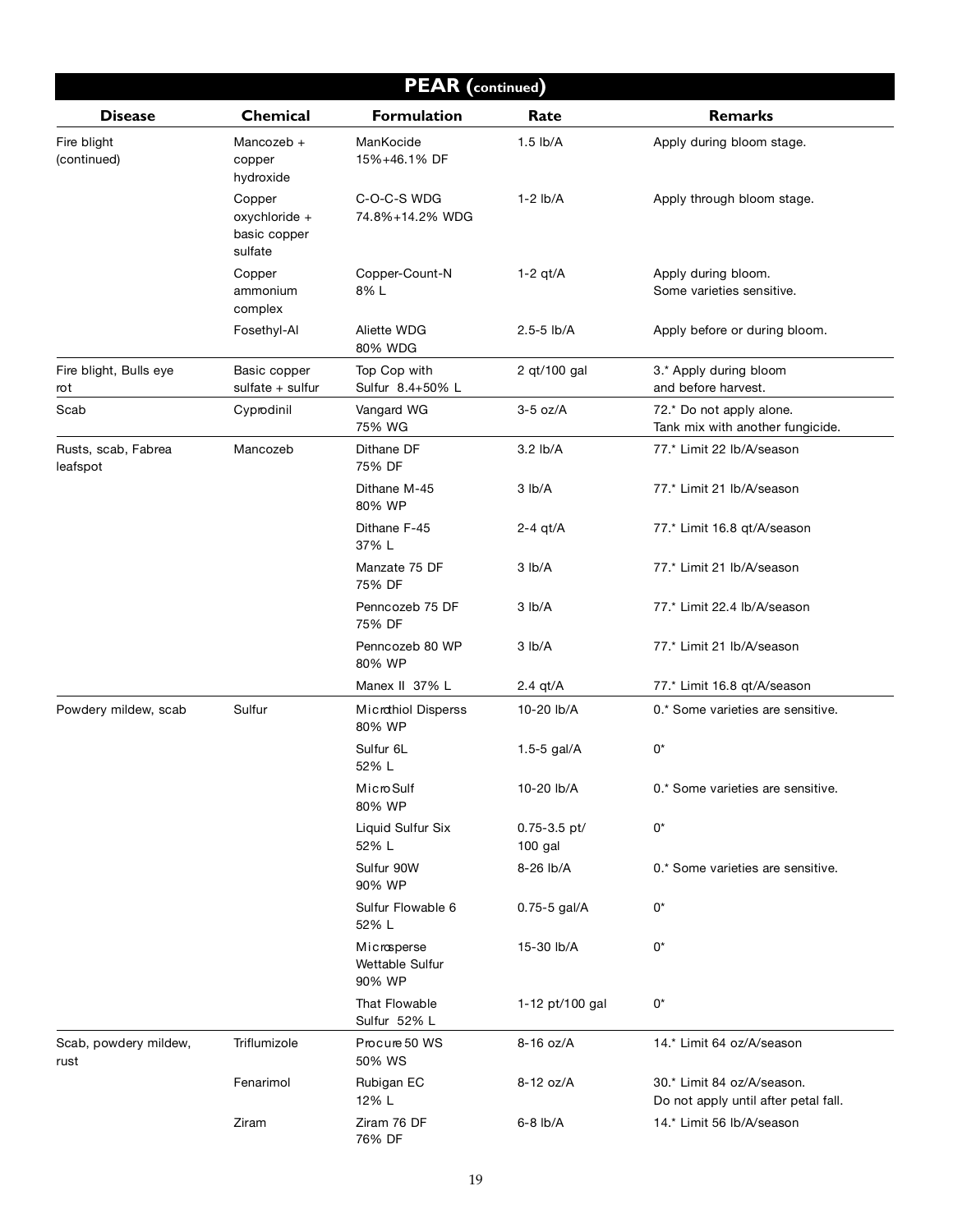| <b>PEAR</b> (continued)                     |                      |                                        |                                |                           |
|---------------------------------------------|----------------------|----------------------------------------|--------------------------------|---------------------------|
| <b>Disease</b>                              | Chemical             | <b>Formulation</b>                     | Rate                           | <b>Remarks</b>            |
| Scab, powdery mildew,<br>rust (continued)   | Ziram<br>(continued) | Ziram Granuflo<br>76% WDG              | $6-8$ $lb/A$                   | 14.* Limit 56 lb/A/season |
| Scab, sooty blotch<br>fruit spot, leaf spot | Ferbam               | Ferbam Granuflo<br>76% WP              | $4-6$ lb/A                     | $7.*$                     |
| Scab, powdery mildew,<br>rust suppression   | Kresoxim-<br>methyl  | Sovran<br>50% WDG                      | $4 - 6.4$ oz/A                 | $30*$                     |
| Powdery mildew                              | Triadimefon          | Bayleton DF<br>50% DF                  | $2-8$ oz/A                     | 45.* Limit 24 oz/A/season |
| Storage rots                                | Captan               | Captan 50<br>Wettable Powder<br>50% WP | 2.5 lb/100 gal                 | Post-harvest dip or spray |
|                                             |                      | Captec 4 L<br>38.2% L                  | 1.25 gt/100 gal                | Post-harvest dip or spray |
|                                             |                      | Captan 50 W<br>50% WP                  | 2.5 lb/100 gal                 | Post-harvest dip or spray |
|                                             |                      | Captan 80 WP<br>80% WP                 | 1.6 lb/100 gal                 | Post-harvest dip or spray |
|                                             |                      | Captan 4L<br>37.6% L                   | 1.25 gt/100 gal                | Post-harvest dip or spray |
|                                             | Thiabendazole        | Mertect 340-F<br>42.3% L               | 16 oz/100 gal                  | Post-harvest dip or spray |
|                                             |                      | Decco Salt No. 19<br>98.5% L           | 1-2 bags (575<br>g/bag)300 gal | Post-harvest dip or spray |

| <b>PECAN</b>                                                                             |                                              |                             |                                    |                                                                                           |  |
|------------------------------------------------------------------------------------------|----------------------------------------------|-----------------------------|------------------------------------|-------------------------------------------------------------------------------------------|--|
| <b>Disease</b>                                                                           | <b>Chemical</b>                              | <b>Formulation</b>          | Rate                               | <b>Remarks</b>                                                                            |  |
| Scab, downy spot,<br>powdery mildew, liver<br>spot plus others                           | Thiophanate<br>methyl                        | Topsin M 70 W<br>70% WP     | $0.5-1$ lb/A                       | Do not apply after shuck split.                                                           |  |
|                                                                                          |                                              | T-Methyl 70 W WSB<br>70% WP | $0.5-1$ lb/A                       | Do not apply after shuck split.                                                           |  |
| Scab, anthracnose                                                                        | Ziram                                        | Ziram 76 DF<br>76% DF       | $6-8$ $\frac{\text{lb}}{\text{A}}$ | 55.* Limit 64 lb/A/season.<br>Do not graze livestock.                                     |  |
|                                                                                          |                                              | Ziram Granuflo<br>76% WDG   | $6-8$ $\frac{\text{lb}}{\text{A}}$ | 55.* Limit 64 lb/A/season.<br>Do not graze livestock.                                     |  |
| Scab, brown leaf spot,<br>downy spot, powdery<br>mildew, liver spot,                     | Triphenyltin<br>hydroxide                    | Super Tin 80 WP<br>80% WP   | $5-7.5$ oz/A                       | Do not apply after shuck split.<br>Limit 10 applications/season.<br>Closed cab only.      |  |
| leaf blotch, sooty mold                                                                  |                                              | Agri Tin<br>80% WP          | 5-7.5 oz/A                         | 30.* Do not graze livestock.<br>Limit 9 applications/season.<br>Closed cab only.          |  |
| Scab, vein spot,<br>powdery mildew, leaf<br>scorch, leaf blotch,<br>downy spot, Gnomonia | Fenbuconazole                                | Enable 2 F 23.5% L          | 8 oz/A                             | 28.* Do not apply after shuck split.<br>Limit 1.5 gt/A/season.<br>Do not graze livestock. |  |
| leafspot                                                                                 | Fenbuconazole<br>+ triphenyltin<br>hydroxide | Enable/Agri Tin<br>75% WSP  | 1 co-pack/5A                       | 30.* Do not apply after shucks have<br>opened. Do not graze livestock.                    |  |
| Scab                                                                                     | Basic copper<br>sulfate                      | Basicop<br>53% WP           | 2 lb/100 gal                       | Cleared on pecan, but not<br>recommended in Texas                                         |  |
|                                                                                          | Kreoxim-methyl                               | Sovran 50% WDG              | $2.4 - 4.8$ oz/A                   | 45.* Limit 6 applications/A/season                                                        |  |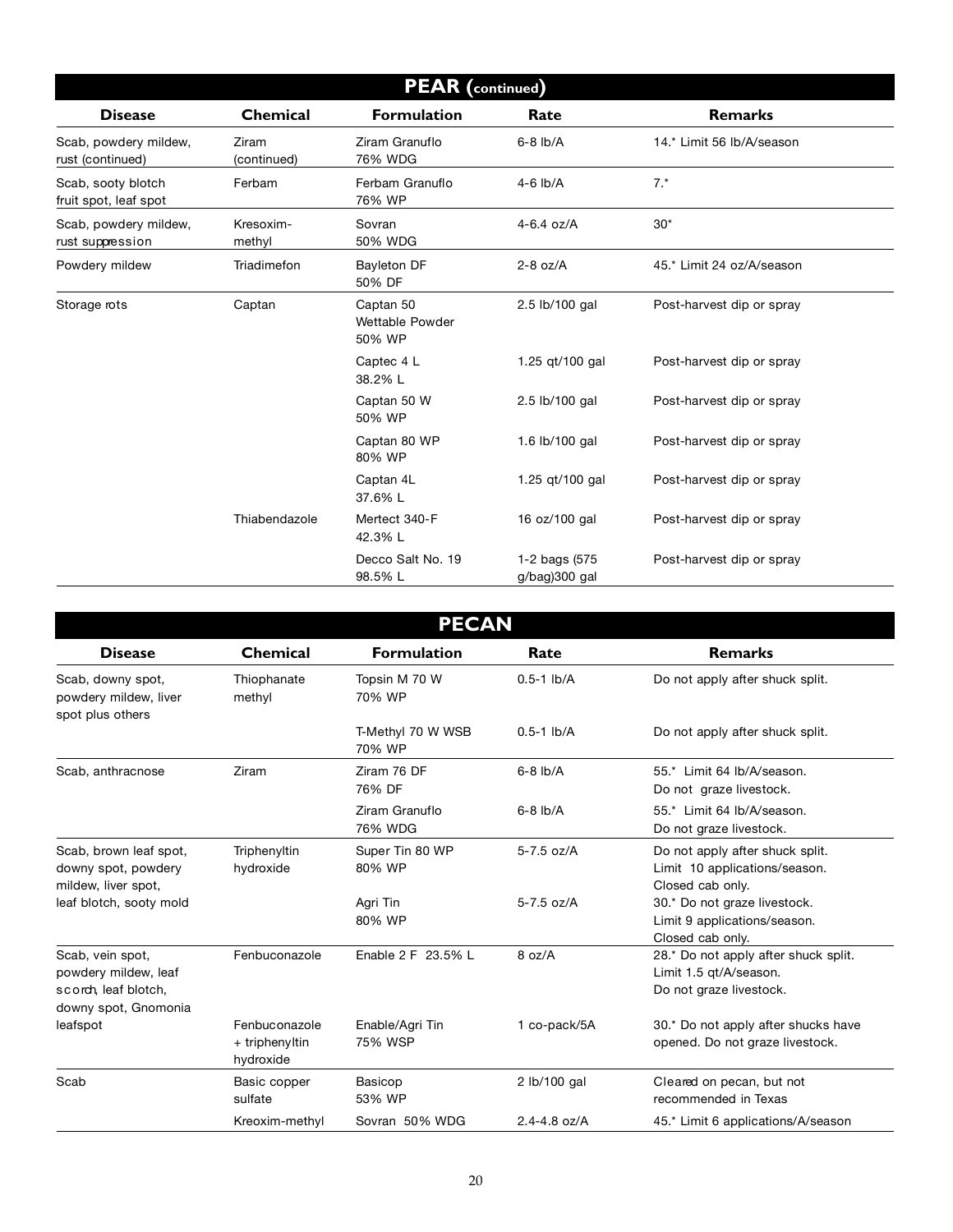| <b>PECAN</b> (continued)                                                                                                                             |                                               |                                                   |                                                |                                                                                                             |
|------------------------------------------------------------------------------------------------------------------------------------------------------|-----------------------------------------------|---------------------------------------------------|------------------------------------------------|-------------------------------------------------------------------------------------------------------------|
| <b>Disease</b>                                                                                                                                       | <b>Chemical</b>                               | <b>Formulation</b>                                | Rate                                           | <b>Remarks</b>                                                                                              |
| Scab, brown leaf spot,<br>downy spot, powdery<br>mildew, liver spot,<br>sooty mold, leaf blotch,<br>vein spot, zonate leaf<br>spot, fungal leaf spot | P ropiconazole<br>+ triphenyltin<br>hydroxide | Orbit 45 WP/Super<br>Tin 80 WP<br>45% WP + 80% WP | 20 oz/5A Orbit<br>$+18.75$ oz/5 A<br>Super Tin | 30.* Closed cab only.<br>Do not graze livestock.                                                            |
| Scab, anthracnose                                                                                                                                    | Azoxystrobin                                  | Abound<br>22.9% L                                 | 6.2-12.3 oz/A                                  | 45.* Limit 6 applications/A/season                                                                          |
|                                                                                                                                                      | Pyraclostrobin<br>+ Boscalid                  | Pristine<br>$12.8 + 25.2\%$ WG                    | 10.5-14.5 oz/A                                 | $14.*$                                                                                                      |
|                                                                                                                                                      | Propiconazole<br>+ trifloxystrobin            | Stratego<br>$11.4 + 11.4\%$ L                     | 10 oz/A                                        | 30.* Limit 3 applications/season.                                                                           |
| Scab, liverspot, brown<br>leaf spot, downy spot,<br>leaf blotch                                                                                      | Dodine                                        | Dodine 65 W<br>65% WP                             | $2-4$ lb/A                                     | Do not apply after shuck split.<br>Some varieties are sensitive<br>to injury. Do not graze livestock.       |
| Scab, foliar diseases                                                                                                                                | Propiconazole                                 | PropiMax<br>41.8% EC                              | $4-6$ oz/A                                     | Do not apply after shuck split.<br>Limit 4 applications/season.<br>Closed cab only. Do not graze livestock. |
|                                                                                                                                                      |                                               | <b>STRAWBERRY</b>                                 |                                                |                                                                                                             |
| <b>Disease</b>                                                                                                                                       | Chemical                                      | <b>Formulation</b>                                | Rate                                           | <b>Remarks</b>                                                                                              |
| Botrytis, leafspot                                                                                                                                   | Captan                                        | Captan 50<br>Wettable Powder<br>50% WP            | $3-6$ lb/A                                     | 0.* Limit 48 lb/A/season                                                                                    |
|                                                                                                                                                      |                                               | Captan 80 WP<br>80% WP                            | 1.9-3.75 lb/A                                  | 0.* Limit 30 lb/A/season                                                                                    |
|                                                                                                                                                      |                                               | Captec 4 L<br>38.2% F                             | $2-3$ qt/A                                     | 0.* Limit 24 qt/A/season                                                                                    |
|                                                                                                                                                      |                                               | Captan 50 W<br>50% WP                             | $3-6$ lb/A                                     | 0.* Limit 48 lb/A/season                                                                                    |
|                                                                                                                                                      |                                               | Captan 4 L<br>37.6% L                             | 1.5-2 $gt/A$                                   | 0.* Limit 6 gal/A/season                                                                                    |
| Leafspot, leaf blight                                                                                                                                | Copper<br>hydroxide                           | Kocide 101<br>77% WP                              | $2-3$ lb/A                                     | 0*                                                                                                          |
|                                                                                                                                                      |                                               | Kocide DF<br>61.4% DF                             | $2-3$ lb/A                                     | $0^*$                                                                                                       |
|                                                                                                                                                      |                                               | Kocide 4.5 LF<br>37.5% L                          | $1.3-2$ pt/A                                   | $0^*$                                                                                                       |
|                                                                                                                                                      |                                               | KOP-Hydroxide<br>37.5% L                          | 2.7-4 pt/A                                     | 0*                                                                                                          |
|                                                                                                                                                      |                                               | KOP-Hydroxide 50<br>77% WP                        | $2-3$ $lb/A$                                   | 0*                                                                                                          |
|                                                                                                                                                      |                                               | Nu-Cop 50 DF<br>77% DF                            | $2-3$ lb/A                                     | 0*                                                                                                          |
|                                                                                                                                                      |                                               | Champion WP<br>77% WP                             | $2-3$ lb/A                                     | $0^*$                                                                                                       |
|                                                                                                                                                      |                                               | Champ Formula 2<br>37.5% L                        | 1.3-2 $pt/A$                                   | 0*                                                                                                          |
| Leafspot, leaf blight,<br>downy mildew                                                                                                               |                                               | 3 lb Copper<br>37.5% L                            | 1.33-4 pt/A                                    | $0^*$                                                                                                       |

37.5% L

Nu-Cop 3 L  $1.3-4$  pt/A  $0<sup>*</sup>$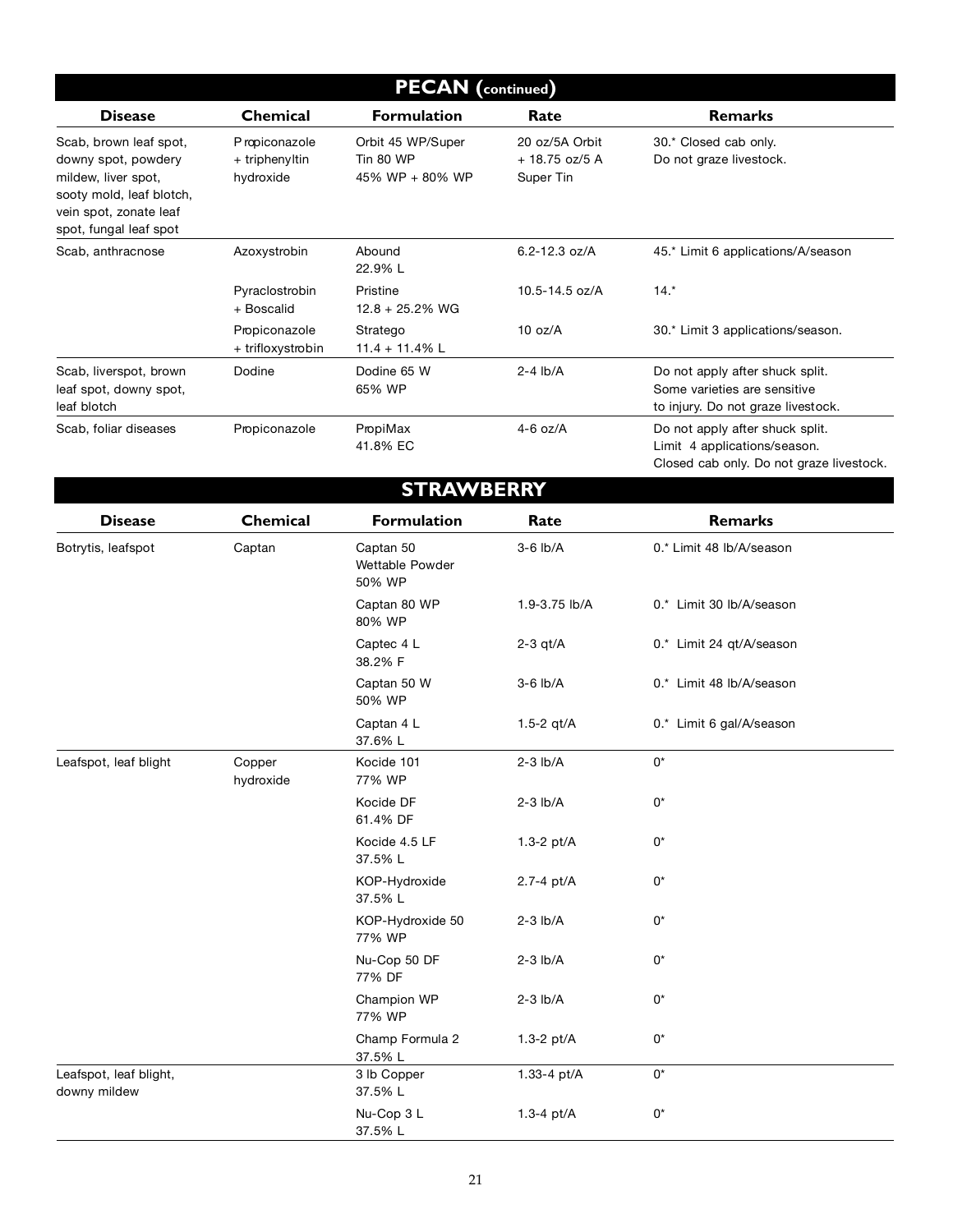|                                                   | <b>STRAWBERRY</b> (continued)                      |                                          |                                             |                                                                          |  |
|---------------------------------------------------|----------------------------------------------------|------------------------------------------|---------------------------------------------|--------------------------------------------------------------------------|--|
| <b>Disease</b>                                    | Chemical                                           | <b>Formulation</b>                       | Rate                                        | <b>Remarks</b>                                                           |  |
| Botrytis, leaf spot,<br>Phomopsis, anthracnose    | Iprodione                                          | Rovral Brand 4<br>41.6% L                | 1.5-2 pt/A                                  | Limit 1 application/season.<br>Do not apply after first fruiting flower. |  |
| (suppression)                                     |                                                    | Iprodione 4L<br>41.6% L                  | 1.5-2 $pt/A$                                | Limit 1 application/season.<br>Do not apply after first fruiting flower. |  |
| Botrytis, leaf blight,<br>leaf scorch             | Thiophanate<br>methyl                              | Topsin M 70 WP<br>70% WP                 | $0.75 - 1$ lb/A                             | 1.* See resistance management<br>section on label.                       |  |
|                                                   |                                                    | T-Methyl<br>70 W WSB<br>70% WP           | $0.75 - 1$ lb/A                             | 1.* See resistance management<br>section on label.                       |  |
| Red stele, leather rot<br>(Phytophthora diseases) | Fosethyl-Al                                        | Aliette WDG<br>80% WDG                   | 2.5-5 lb/A (foliar)<br>2.5 lb/100 gal (dip) | 0.* Limit 30 lb/A/season                                                 |  |
|                                                   | Mefenoxam                                          | Ridomil Gold EC<br>49% L                 | 1 pt/ $A$                                   | Limit 1.5 qt/A/season                                                    |  |
| Leafspot                                          | Basic copper<br>sulfate                            | Basicop<br>53% WP                        | $2-3$ lb/A                                  | Apply pre-bloom and post-harvest.                                        |  |
|                                                   |                                                    | <b>Cuprofix Disperss</b><br>36.9% WP     | 2.5-5 lb/A                                  | 0*                                                                       |  |
|                                                   |                                                    | Basic copper "53"<br>98% WP              | 2-3 lb/100 gal                              | 0*                                                                       |  |
|                                                   | Copper salts of<br>fatty and rosin<br>acids        | Tenn-Cop 5 E<br>58% L                    | $3-4$ pt/A                                  | 0*                                                                       |  |
|                                                   | Copper<br>ammonium<br>complex                      | Copper-Count-N<br>8% L                   | 1.5-2 $gt/A$                                | $0.*$                                                                    |  |
| Leafspot, bacterial<br>blight                     | Copper<br>oxychloride +<br>basic copper<br>sulfate | C-O-C-S WDG<br>74.8+14.2% WDG            | $2 - 4$ lb/A                                | $0^*$                                                                    |  |
| Downy mildew                                      | Basic copper<br>sulfate $+$ sulfur                 | Top Cop with<br>Sulfur 8.4+50% L         | 2 $qt/A$                                    | $0^*$                                                                    |  |
| Leafspot, scorch and<br>blight                    | Dodine                                             | Syllit 65 W<br>65% WP                    | $1.5-2$ lb/A                                | $14*$                                                                    |  |
| Powdery mildew                                    | Sulfur                                             | Liquid Sulfur Six<br>52%                 | 2 pt/100 gal                                | 0*                                                                       |  |
|                                                   |                                                    | Sulfur 6 L<br>52% L                      | 5.3-13 pt/A                                 | $0^*$                                                                    |  |
|                                                   |                                                    | Microsperse<br>Wettable Sulfur<br>90% WP | 10 lb/A                                     | 0*                                                                       |  |
|                                                   |                                                    | <b>Microthiol Disperss</b><br>80% WP     | 5-10 lb/A                                   | 0.* Some varieties are sensitive.                                        |  |
|                                                   |                                                    | EM-53 Red Ball<br>53% L                  | 2 pt/A                                      | 0*                                                                       |  |
|                                                   |                                                    | Sulfur Flowable 6<br>52% F               | 5.33-13 pt/A                                | 0*                                                                       |  |
|                                                   |                                                    | Micro Sulf<br>80% WP                     | 5-10 lb/A                                   | 0.* Some varieties are sensitive.                                        |  |
|                                                   |                                                    | Sulfur 90W<br>90% WP                     | 5-10 lb/A                                   | 0.* Some varieties are sensitive.                                        |  |
|                                                   |                                                    | That Flowable<br>Sulfur 52% L            | 1 pt/A                                      | 0*                                                                       |  |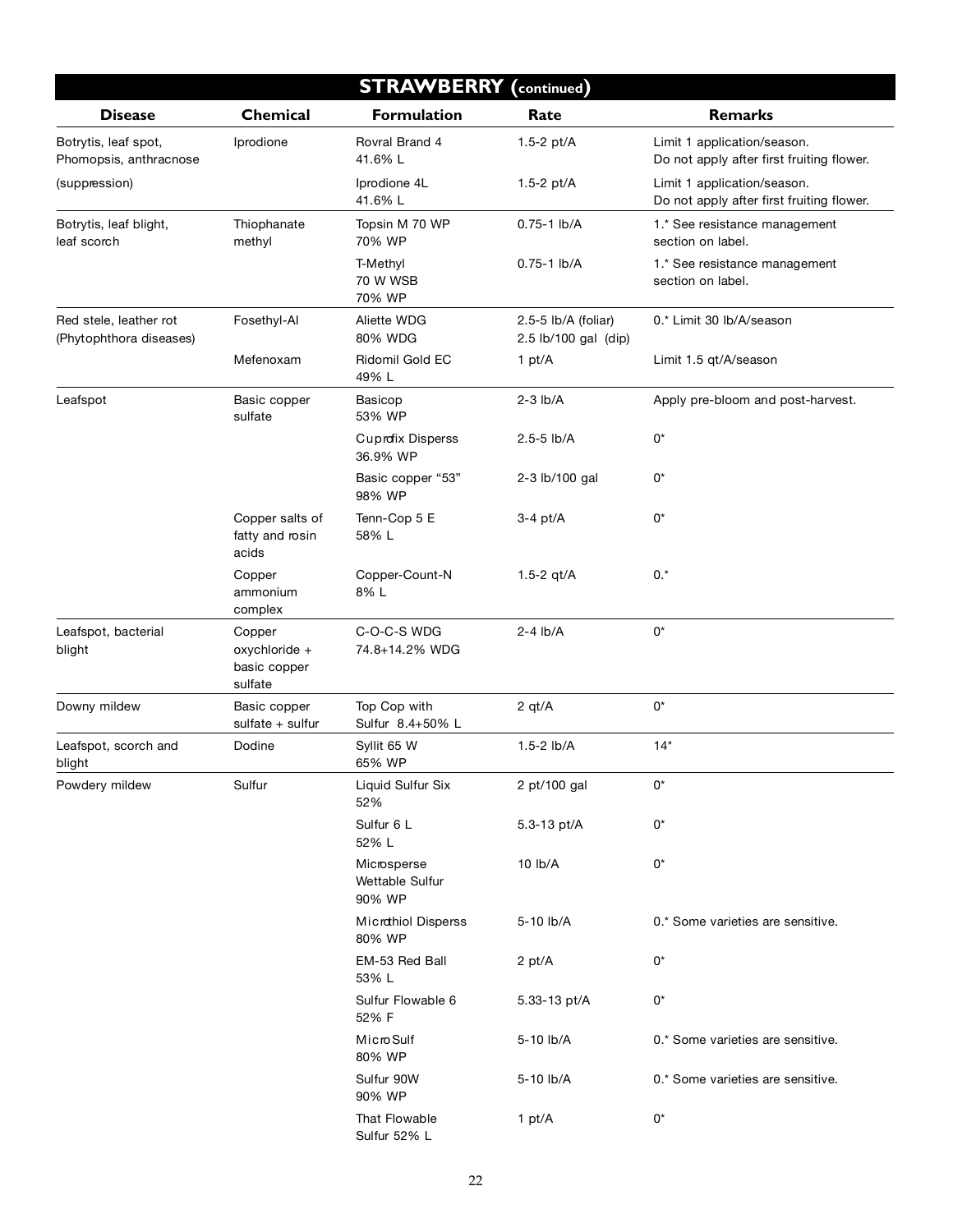| <b>STRAWBERRY</b> (continued)                                              |                              |                                         |                   |                                                                                 |
|----------------------------------------------------------------------------|------------------------------|-----------------------------------------|-------------------|---------------------------------------------------------------------------------|
| <b>Disease</b>                                                             | <b>Chemical</b>              | <b>Formulation</b>                      | Rate              | <b>Remarks</b>                                                                  |
| Powdery mildew<br>(continued)                                              | Triflumazole                 | Procure WS<br>50% WS                    | $4-8$ oz/A        | 1.* See plant back restrictions.                                                |
| <b>Botrytis</b>                                                            | Thiram                       | Thiram 65 WSB<br>65% WP                 | $4-5$ lb/A        | 3.* Limit 5 applications/season                                                 |
|                                                                            | Fenhexamid                   | Elevate<br>50% WDG                      | $1.5$ lb/A        | 0.* Limit 6 lb/A/season                                                         |
|                                                                            | Cyprodinil<br>+ fludioxonil  | Switch 62.5 WG<br>$37.5 + 25\%$ WG      | $11-14$ oz/A      | 0.* Limit 56 oz/A/yr. Do not plant<br>back to other crops for 12 months.        |
| Botrytis,<br>anthracnose                                                   | Fenhexamide<br>+ captan      | Captevate 68 WDG<br>$14.3 + 54.8\%$ WDG | $3.5 - 5.25$ lb/A | 0.* Limit 21 lb/A/season                                                        |
| Powdery mildew,<br>leaf spot, leaf blight                                  | Myclobutanil                 | Nova 40 W<br>40% WSP                    | $2.5 - 5$ oz/A    | 0*. Do not apply more<br>than 36 oz/A/season. 30-day plant<br>back restriction. |
| Anthracnose, leaf spot,<br>powdery mildew,<br>Botrytis suppression<br>only | Pyraclostrobin               | Cabrio EG<br>20% WDG                    | $12 - 14$ oz/A    | 0.* Limit 5 applications/season                                                 |
| Anthracnose, Botrytis,<br>powdery mildew, leaf spot                        | Pyraclostrobin<br>+ Boscalid | Pristine<br>$12.8 + 25.2$ WG            | $18.5 - 23$ oz/A  | 0.* Limit 5 applications/season                                                 |
| Anthracnose.<br>powdery mildew                                             | Azoxystrobin                 | Quadris<br>22.9% L                      | $6.2 - 15.4$ oz/A | $0.*$                                                                           |

| <b>WALNUT</b>                       |                                                    |                                |                  |                |  |  |  |  |
|-------------------------------------|----------------------------------------------------|--------------------------------|------------------|----------------|--|--|--|--|
| <b>Disease</b>                      | Chemical                                           | <b>Formulation</b>             | Rate             | <b>Remarks</b> |  |  |  |  |
| Walnut blight<br>(bacterial blight) | Copper<br>hydroxide                                | Nu Cop 50 DF<br>77% DF         | 8-12.5 lb/A      | 0*             |  |  |  |  |
|                                     |                                                    | Champion WP<br>77% WP          | 8-12.5 lb/A      | 0*             |  |  |  |  |
|                                     |                                                    | Champ Formula 2<br>37.5% L     | 5.33-8 pt/A      | 0*             |  |  |  |  |
|                                     |                                                    | 3 lb Copper<br>37.5% L         | 5.33-17 pt/A     | 0*             |  |  |  |  |
|                                     |                                                    | KOP Hydroxide<br>37.5% L       | 10.66-16.66 pt/A | 0*             |  |  |  |  |
|                                     |                                                    | KOP Hydroxide 50 W<br>77% WP   | 8-12.5 lb/A      | 0*             |  |  |  |  |
|                                     |                                                    | Kocide DF<br>61.4% DF          | 8-12 lb/A        | 0*             |  |  |  |  |
|                                     |                                                    | Kocide 4.5 LF<br>37.5% L       | 5.3-8.3 pt/A     | 0*             |  |  |  |  |
|                                     |                                                    | Kocide 101<br>77% WP           | 8-12 lb/A        | 0*             |  |  |  |  |
|                                     |                                                    | Nu-Cop 3 L<br>37.5% L          | 5.3-17 pt/A      | 0*             |  |  |  |  |
|                                     | Copper<br>ammonium<br>complex                      | Copper-Count-N<br>8%L          | 8-12 qt/A        | $0.*$          |  |  |  |  |
|                                     | Copper<br>oxychloride +<br>basic copper<br>sulfate | C-O-C-S WDG<br>74.8%+14.2% WDG | 12-16 lb/A       | 0*             |  |  |  |  |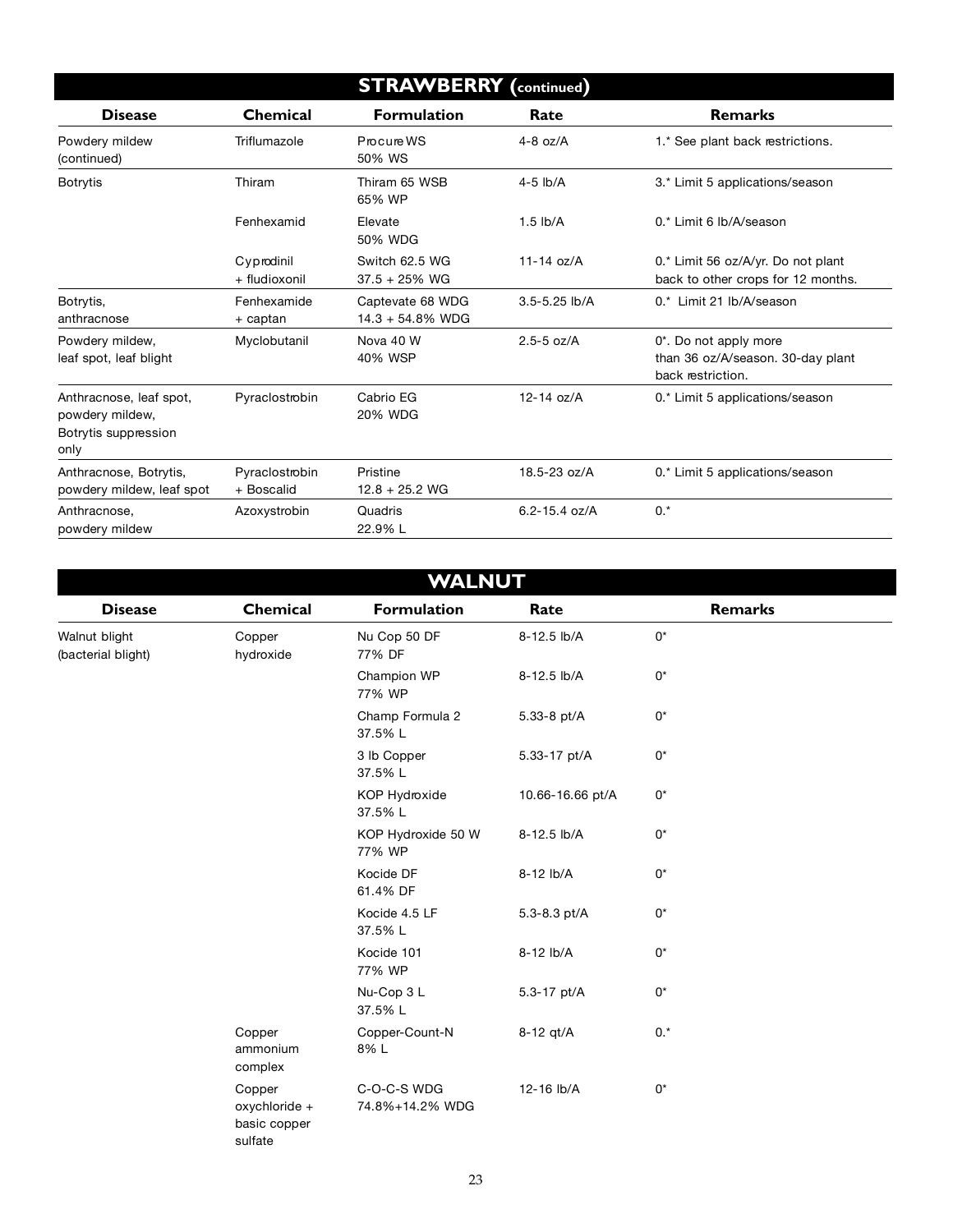| <b>WALNUT</b> (continued)           |                                             |                                          |                |                             |  |  |  |
|-------------------------------------|---------------------------------------------|------------------------------------------|----------------|-----------------------------|--|--|--|
| <b>Disease</b>                      | Chemical                                    | Formulation                              | Rate           | <b>Remarks</b>              |  |  |  |
| Walnut blight<br>(bacterial blight) | Basic copper<br>sulfate                     | Basic Copper "53"<br>98% WP              | 12-25 lb/A     | 0*                          |  |  |  |
| (continued)                         | Basic copper<br>sulfate                     | <b>Cuprofix Disperss</b><br>36.9% WP     | 10-20 lb/A     | $0^*$                       |  |  |  |
|                                     | (continued)                                 | Basicop<br>53% WP                        | 4-5 lb/100 gal | 0*                          |  |  |  |
|                                     | Basic copper<br>sulfate $+$ sulfur          | Top Cop with<br>Sulfur<br>$8.4 + 50\%$ L | 1-3 gt/100 gal | 0.* Apply until fruit set.  |  |  |  |
|                                     | Copper salts of<br>fatty and rosin<br>acids | Tenn-Cop 5 E<br>58%L                     | 4 pt/100 gal   | $0^*$                       |  |  |  |
| Anthracnose,<br>scab                | Dodine                                      | Syllit 65W<br>65% WP                     | 4 lb/A         | 0.* Do not graze livestock. |  |  |  |
|                                     | Azoxystrobin                                | Abound<br>22.9% L                        | 11-12.3 oz/A   | $45*$                       |  |  |  |
|                                     | Trifloxystrobin                             | Flint<br>50% WDG                         | $3-4$ oz/A     | $60*$                       |  |  |  |
|                                     | Pyraclostrobin<br>+ Boscalid                | Pristine<br>$12.8 + 25.2%$ WG            | 10.5-14.5 oz/A | $14.*$                      |  |  |  |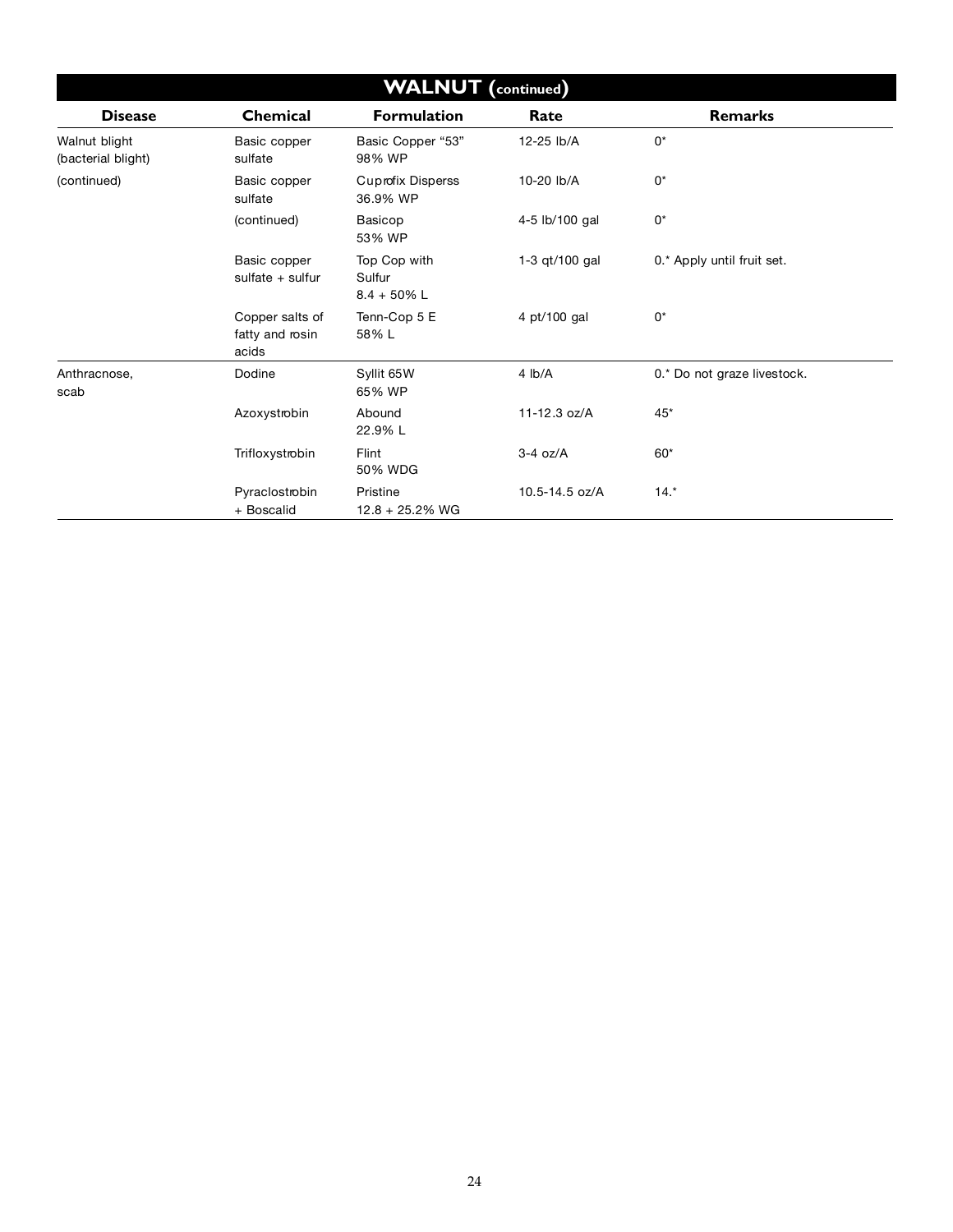#### **TRADE NAMES AND COMPANIES**

| <b>Product</b>            | Company                     | Product                     | Company                   |
|---------------------------|-----------------------------|-----------------------------|---------------------------|
| 3 lb Copper               | Helena                      | Liquid Sulfur Six           | Helena                    |
| Abound                    | Syngenta                    | Maneb 75 DF                 | Cerexagri                 |
| Agri-mycin 17             | Syngenta                    | Maneb 80 WP                 | Cerexagri                 |
| Agri Tin                  | Nufarm Americas             | Manex                       | Griffin                   |
| Alliette WDG              | <b>Bayer Crop Science</b>   | Manex II                    | Griffin                   |
| Allisan                   | Gowan                       | ManKocide                   | Griffin                   |
| $AS-50$                   | Syngenta                    | Manzate 75 DF               | Griffin                   |
| Basicop                   | Griffin                     | Mertect 340-F               | Syngenta                  |
| Basic Copper "53"         | Albaugh, Inc.               | Micro Sulf                  | Nufarm Americas           |
| <b>Bayleton DF</b>        | <b>Bayer Crop Science</b>   | Microsperse Wettable Sulfur | Micro Flo                 |
| Botran 75 W               | Gowan                       | Microthiol Disperss         | Cerexagri                 |
| <b>Bravo Ultrex</b>       | Syngenta                    | Mycoshield                  | Syngenta                  |
| <b>Bravo Weather Stik</b> | Syngenta                    | Nova 40 W                   | DowAgro Sciences          |
| C-O-C-S WDG (clean crop)  | <b>UAP</b>                  | Nu-Cop 50 DF                | Albaugh, Inc.             |
| Cabrio                    | <b>BASF</b>                 | Nu-Cop 3L                   | Albaugh, Inc.             |
| Captan 50 W               | Drexel                      | Orbit                       | Syngenta                  |
| Captan 4 L                | Drexel                      | Orbit 45 WP/Super Tin 80 WP | Griffin                   |
| Captan 50 Wettable Powder | Micro Flo                   | Penncozeb 75 DF             | Cerexagri                 |
| Captan 80 WP              | Micro Flo                   | Penncozeb 80 WP             | Cerexagri                 |
|                           | Micro Flo                   | Polyram 80 DF               | <b>UAP</b>                |
| Captec 4 L                |                             | Pristine                    | <b>BASF</b>               |
| Captevate 68 WDG          | Arvesta                     | Procure 50 WS               | Crompton                  |
| Champion WP               | Nufarm Americas             | PropiMax EC                 | DowAgro Sciences          |
| Champ Formula 2           | Nufarm Americas             | Quadris                     |                           |
| Copper-Count-N            | Mineral Res. & Development  | Ridomil Gold MZ             | Syngenta                  |
| <b>Cuprofix Disperss</b>  | Cerexagri                   |                             | Syngenta                  |
| Decco Salt No. 19         | Cerexagri                   | Ridomil Gold EC             | Syngenta                  |
| Dithane DF                | DowAgro Sciences            | Ridomil Gold Copper         | Syngenta                  |
| Dithane F-45              | DowAgro Sciences            | Ronilan DF                  | <b>BASF</b>               |
| Dithane M-45              | DowAgro Sciences            | Rovral Brand 4              | <b>Bayer Crop Science</b> |
| Dodine 65 W               | <b>UAP</b>                  | Rubigan EC                  | Gowan                     |
| Echo 90 DF                | Sipcam Agro                 | Scholar                     | Syngenta                  |
| <b>Echo 720</b>           | Sipcam Agro                 | Sovran                      | <b>BASF</b>               |
| Elite 45 DF               | <b>Bayer Crop Science</b>   | Stratego                    | <b>Bayer Crop Science</b> |
| EM-53 Red Ball            | <b>International Sulfur</b> | Streptrol                   | Nufarm Americas           |
| Enable 2 F                | DowAgro Sciences            | Sulfur <sub>6L</sub>        | Micro Flo                 |
| Enable/AgriTin            | DowAgro Sciences            | Sulfur 90W                  | Drexel                    |
| Endura                    | <b>BASF</b>                 | Sulfur Flowable 6           | <b>UAP</b>                |
| Elevate                   | Arvesta                     | Super Tin 80 WP             | Griffin                   |
| Equus 720                 | Griffin                     | Switch 62.5 WG              | Syngenta                  |
| Equus DF                  | Griffin                     | Syllit 65W                  | <b>UAP</b>                |
| Ferbam Granuflo           | Taminco                     | Tenn-Cop 5 E                | Griffin                   |
| Fireman                   | <b>Nufarms Americas</b>     | That Flowable Sulfur        | Stoller                   |
| Flint                     | <b>Bayer Crop Science</b>   | Thiram 65 WSB               | Taminco                   |
| Indar 75 WSP              | DowAgro Sciences            | Thiram Granuflo             | Taminco                   |
| Iprodione 4 L AG          | Micro Flo                   | T-Methyl 70 W WSB           | Micro Flo                 |
| Kocide 101                | Griffin                     | Top Cop with Sulfur         | Stoller                   |
| Kocide DF                 | Griffin                     | Topsin M 70 WP              | Cerexagri                 |
| Kocide 4.5 LF             | Griffin                     | Vangard WG                  | Syngenta                  |
| KOP-Hydroxide             | Drexel                      | Ziram 76 DF                 | Cerexagri                 |
| KOP-Hydroxide 50          | Drexel                      | Ziram Granuflo              | Taminco                   |
| Lime Sulfur Solution      | <b>UAP</b>                  |                             |                           |
|                           |                             |                             |                           |